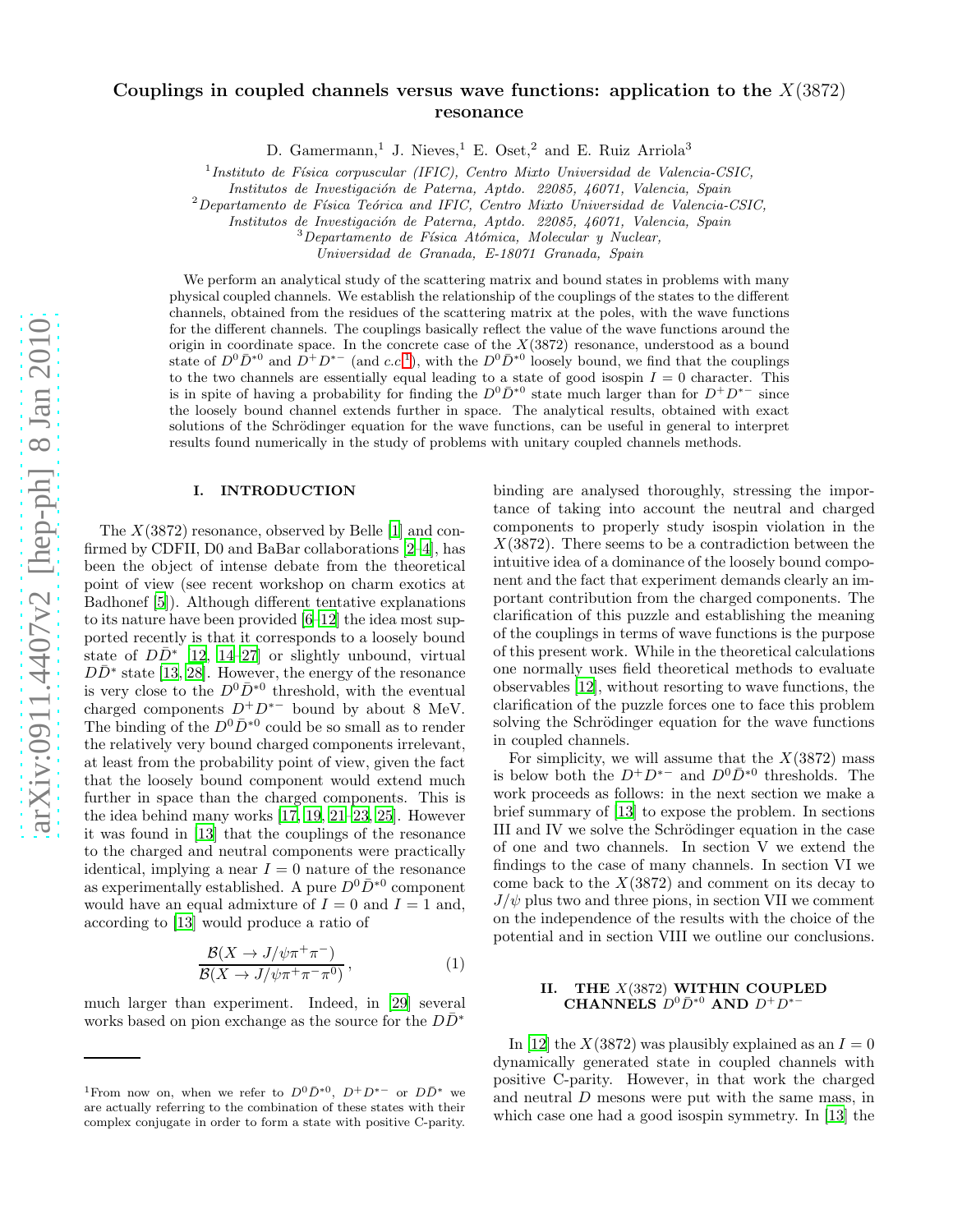masses were taken different and a small isospin breaking was produced. Summarizing the approach of [\[12\]](#page-13-5) we call channels 1 and 2 the  $D^0\overline{D}^{*0}$  and  $D^+D^{*-}$ . It was found in this work, using the hidden gauge Lagrangians adapted to the  $SU(4)$  flavor symmetry, containing explicit breaking of the symmetry, that the potential in coupled channels, in s-wave, was very close to the type

<span id="page-1-2"></span>
$$
V^{\rm FT} = \begin{pmatrix} v^{\rm FT} & v^{\rm FT} \\ v^{\rm FT} & v^{\rm FT} \end{pmatrix}, \tag{2}
$$

the label FT standing for field theoretical approach, and  $v<sup>FT</sup>$  is, in principle, a function of the invariant mass s (see Eqs.  $(7)$  and  $(12)$  of Ref.  $[13]$ ). To describe the dynamics of the  $X(3872)$ , which is placed quite close to the  $D\bar{D}^*$  threshold, it is sufficient to take the potential given in Eq. (7) of Ref. [\[13\]](#page-13-8)) at threshold, neglecting in the potential all isospin breaking corrections induced by the dif-ference of masses between charged and neutral mesons<sup>[1](#page-1-0)</sup>

<span id="page-1-8"></span>
$$
v^{\rm FT} = -\frac{m_D m_{D^*}}{f_D^2} \tag{3}
$$

with  $f_D \sim 165$  MeV, the D−meson decay constant, and  $m_D$  and  $m_{D^*}$  averages of the neutral and charged D and  $D^*$  meson masses, respectively. The above interaction, should be considered with an ultraviolet cutoff in momentum space of natural size for hadron interactions,  $\Lambda < 1$  GeV. In numerical calculations we use  $m_{D^0} = 1865$  $MeV, m_{\bar{D}^{*0}} = 2007 \text{ MeV}, m_{D^{+}} = m_{D^{-}} = 1870 \text{ MeV}$  and  $m_{D^{*+}} = m_{D^{*-}} = 2010$  MeV.

The Bethe-Salpeter equation in coupled channels in the on-shell factorization approach stemming from the use of the  $N/D$  method [\[30](#page-13-16)[–32](#page-13-17)] is given by:

<span id="page-1-3"></span>
$$
TFT = (1 - VFTGFT)-1VFT
$$
 (4)

where both  $V^{\text{FT}}$  and  $T^{\text{FT}}$  are on-shell<sup>[2](#page-1-1)</sup>, and  $G^{\text{FT}}$  is the diagonal loop function for the two intermediate D and  $D^*$  meson propagators. In the particular case of Eq. [\(2\)](#page-1-2), Eq. [\(4\)](#page-1-3) is trivially written as

$$
T^{\text{FT}} = \frac{V^{\text{FT}}}{1 - v^{\text{FT}} G_{11}^{\text{FT}} - v^{\text{FT}} G_{22}^{\text{FT}}}
$$
(6)

We will assume that the  $T<sup>FT</sup>$ -matrix develops a pole, in the first Riemann sheet and below both thresholds, for the  $X(3872)$  resonance and the couplings  $g_i^{\text{FT}}$  to the

$$
\frac{d\sigma}{d\Omega}\bigg|_{\text{CM}} = \frac{1}{64\pi^2 s} \left|T^{\text{FT}}\right|^2.
$$
 (5)

ω, ρ

<span id="page-1-5"></span>FIG. 1. X decay mechanism into  $J/\psi \omega(\rho)$  assuming the X to be a  $D\bar{D}^*$  molecule.

 $\mathbf{D}^*$ 

X

channels  $D\bar{D}^*$  are defined such that in the vicinity of the pole

$$
T_{ij}^{\text{FT}} = \frac{g_i^{\text{FT}} g_j^{\text{FT}}}{s - s_R} \tag{7}
$$

with  $s_R$  the squared mass of the resonance, which allows one to obtain the couplings via

<span id="page-1-4"></span>
$$
g_i^{\text{FT}} g_j^{\text{FT}} = \lim_{s \to s_R} (s - s_R) T_{ij}^{\text{FT}} = \frac{-1}{\frac{d}{ds} (G_{11}^{\text{FT}} + G_{22}^{\text{FT}})} \Big|_{s = s_R}
$$
(8)  
=  $[g^{\text{FT}}]^2$  (9)

All the couplings are equal in this case and, as we see in Eq. [\(9\)](#page-1-4), they are independent of  $v<sup>FT</sup>$  and only depend on the derivative of the loop function  $G<sup>FT</sup>$ . One is tempted to interpret the couplings as the components of the wave function, and since the couplings are equal we would have

$$
|X(3872)\rangle \propto |D^0\bar{D}^{*0}\rangle + |D^+D^{*-}\rangle \tag{10}
$$

which represents a pure isospin  $I = 0$  state. Such an interpretation has some basis since the equality of the couplings is what makes the state behave as an  $I = 0$ state in the field theoretical approach. Indeed, think of the ratio of Eq. [\(1\)](#page-0-0). The two pion and the three pion states in the decay of the  $X(3872)$  correspond to a  $\rho$  and an  $\omega$  respectively, according to experiment [\[33,](#page-13-18) [34\]](#page-13-19). In a field theoretical approach the mechanism for this decay is depicted in Fig. [1,](#page-1-5) and the ratio for  $\rho$  and  $\omega$  decays would be given by<sup>[3](#page-1-6)</sup>

<span id="page-1-7"></span>
$$
R_{\rho/\omega} = \left(\frac{g_1^{\text{FT}} G_{11}^{\text{FT}} - g_2^{\text{FT}} G_{22}^{\text{FT}}}{g_1^{\text{FT}} G_{11}^{\text{FT}} + g_2^{\text{FT}} G_{22}^{\text{FT}}}\right)^2.
$$
 (11)

The plus and minus signs in the numerator and denominator of Eq. [\(11\)](#page-1-7) are simply a consequence of the fact that  $J/\psi \rho$  has  $I = 1$  while  $J/\psi \omega$  has  $I = 0$ . If we had equal masses for the charged and neutral  $D$  mesons, the numerator of Eq. [\(11\)](#page-1-7) vanishes and the decay  $X \to J/\psi \rho$ is forbidden, since it violates isospin. If the masses of the two channels are different, even taking the two couplings

<span id="page-1-0"></span> $1$  We will keep those isospin breaking corrections in the loop function G that will be introduced below. As it was discussed at length in Ref. [\[13\]](#page-13-8), they turn out to be quite relevant.

<span id="page-1-1"></span><sup>2</sup> The normalization is fixed thanks to the relation between the scattering matrix and the differential center of mass cross section,

<span id="page-1-6"></span> $3$  Technically, there can be a multiplicative coefficient in Eq.  $(11)$ , but in the model used in [\[13\]](#page-13-8) it is equal to 1.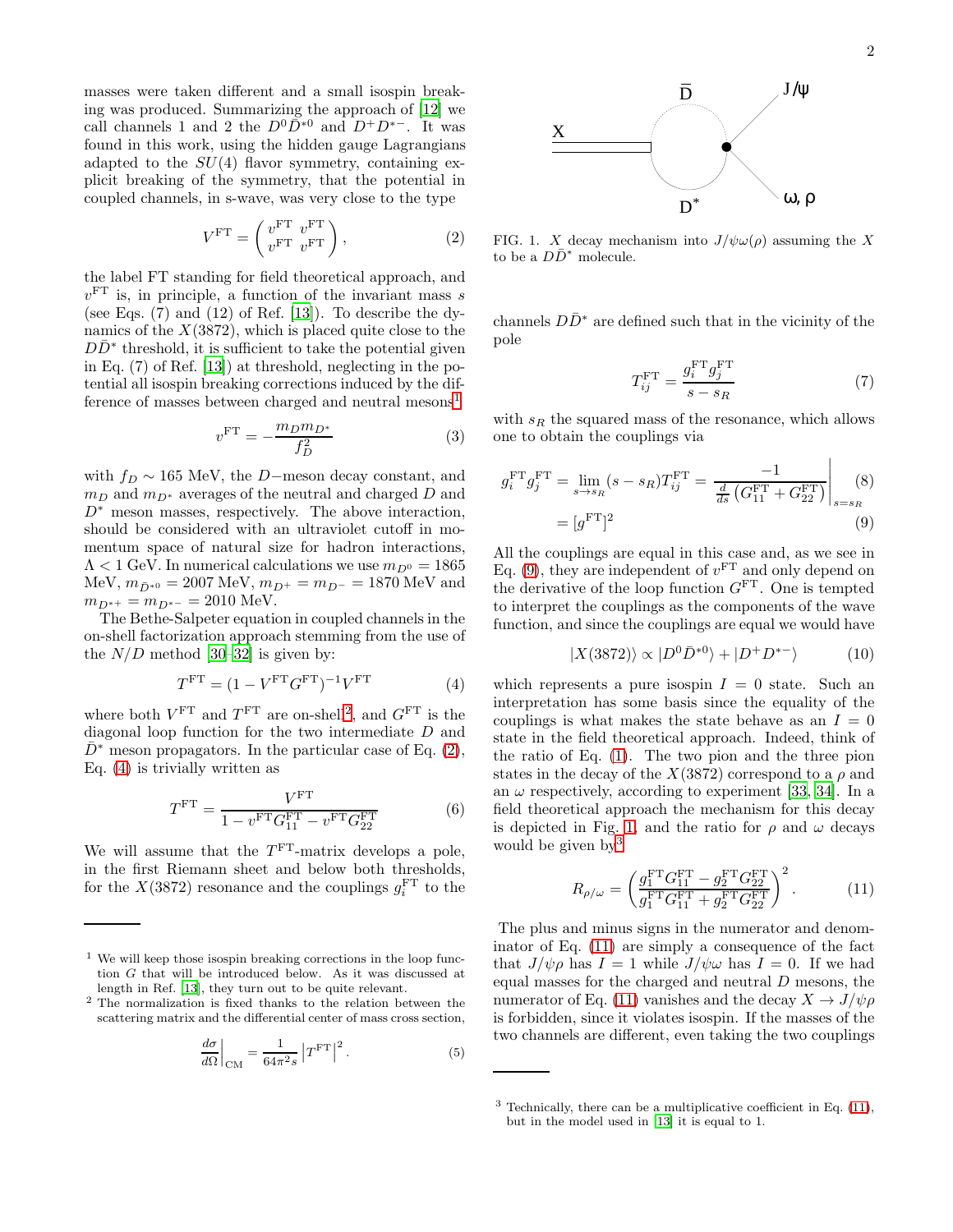

<span id="page-2-0"></span>FIG. 2. Loop function  $G^{FT}$  for  $D^0\overline{D}^{*0}$  and  $D^+D^{*-}$  from [\[13\]](#page-13-8).

equal, as we found in Eq.  $(9)$ , the numerator of Eq.  $(11)$ does not vanish due to the difference in the loop function for each channel, see Fig. [2,](#page-2-0) and the decay  $X \to J/\psi \rho$ is allowed. One could interpret this by saying that the  $X(3872)$  is an  $I = 0$  state but the intermediate loops in the decay violate isospin. However, the free Hamiltonian (including masses) of the  $D^0\bar{D}^{*0}$  and  $D^+D^{*-}$  system does not commute with isospin, which implies that the  $X(3872)$  does not have a well defined isospin. The decays of the  $X(3872)$  resonance can provide information on this isospin mixture. In this work we will look at its  $J/\psi \rho$  and  $J/\psi \omega$  decays, assuming transition operators of zero (short) range. Within this scheme, we will show that the isospin violation in these decays is linked to the different probability amplitudes of finding the  $D^0\bar{D}^{*0}$ or  $D^+D^{*-}$  meson pairs, which form the X molecule, at short relative distances. This is the same as stating that the  $D^0\bar{D}^{*0}$  and  $D^+D^{*-}$  wave functions around the origin will determine the isospin violations for these decays. Hence the couplings should not be understood as a measure of the wave function components. We shall come back to this issue in what follows.

## III. COUPLING AND WAVE FUNCTION IN THE ONE CHANNEL CASE

We will first study the non-relativistic dynamics of a bound state generated by the interaction of two particles of masses  $m_1$  and  $m_2$ , respectively.

#### A. The Lippmann Schwinger equation

We need a potential  $V$  and to illustrate our results, which are general, we can take some easy form for it (other forms will be analyzed in section [VII\)](#page-10-0). We choose a separable function in momentum space with the modulating factor being a simple step function, Θ. Thus our potential, already projected in <sup>s</sup>−wave, is assumed to be[4](#page-2-1)

$$
\langle \vec{p}'|V|\vec{p}\rangle = V(\vec{p}',\vec{p}) = v \Theta(\Lambda - p)\Theta(\Lambda - p') \quad (12)
$$

where  $p$  and  $p'$  stand for  $|\vec{p}|$  and  $|\vec{p}^{\,\prime}|$  and  $\Lambda$  is a cutoff in momentum space.

Let the Hamiltonian be  $H = H_0 + V$  with  $H_0$  the free Hamiltonian. In this case the non-relativistic Lippmann Schwinger equation can be written as

<span id="page-2-2"></span>
$$
T = V + V \frac{1}{E - H_0} T \tag{13}
$$

or also as

<span id="page-2-4"></span>
$$
T = V + V \frac{1}{E - H} V \tag{14}
$$

Taking Eq. [\(13\)](#page-2-2) we can write:

<span id="page-2-3"></span>
$$
\langle \vec{p} | T | \vec{p}' \rangle = \langle \vec{p} | V | \vec{p}' \rangle +
$$

$$
\int_{k < \Lambda} d^3k \frac{\langle \vec{p} | V | \vec{k} \rangle}{E - m_1 - m_2 - \frac{\vec{k}^2}{2\mu}} \langle \vec{k} | T | \vec{p}' \rangle \quad (15)
$$

where  $\mu$  is the reduced mass of the two particles that interact  $[1/\mu = 1/m_1 + 1/m_2]$ .

Eq. [\(15\)](#page-2-3) has solution

<span id="page-2-7"></span>
$$
\langle \vec{p} | T | \vec{p}' \rangle = \Theta(\Lambda - p)\Theta(\Lambda - p')t \tag{16}
$$

which can also be seen from Eq.  $(14)$ , with t given by

<span id="page-2-5"></span>
$$
t = v + v\,G\,t, \qquad t = \frac{v}{1 - vG} \tag{17}
$$

$$
G = \int_{p<\Lambda} d^3p \frac{1}{E - m_1 - m_2 - \frac{\vec{p}^2}{2\mu}} \tag{18}
$$

We can see that Eq. [\(17\)](#page-2-5) is like the on-shell factorized equation (no integral left) of Eq.  $(4)$ , and G is indeed, up to a factor<sup>[5](#page-2-6)</sup>, the non-relativistic reduction of the loop

<span id="page-2-8"></span>
$$
v^{FT} = 32\pi^3 \mu \sqrt{s} \ v, \qquad T^{FT} = 32\pi^3 \mu \sqrt{s} \ t \tag{19}
$$

<span id="page-2-1"></span><sup>&</sup>lt;sup>4</sup> We use normalization  $\langle \vec{p} | \vec{x} \rangle = e^{-i \vec{p} \cdot \vec{x}} / (2\pi)^{\frac{3}{2}}$  which means  $\int d^3x |\vec{x}\rangle\langle \vec{x}| = \int d^3p |\vec{p}\rangle\langle \vec{p}| = 1$  so that for a *local* potential we have  $\langle \vec{p}'|V|\vec{p}\rangle = \int d^3x e^{-i(\vec{p}'-\vec{p})\cdot\vec{x}} V(\vec{x})/(2\pi)^3$ .

<span id="page-2-6"></span><sup>5</sup> The non-relativistic reduction of the scattering matrix, potential and two particle propagator loop function introduced in previous Sect. [II](#page-0-1) are related to those defined here by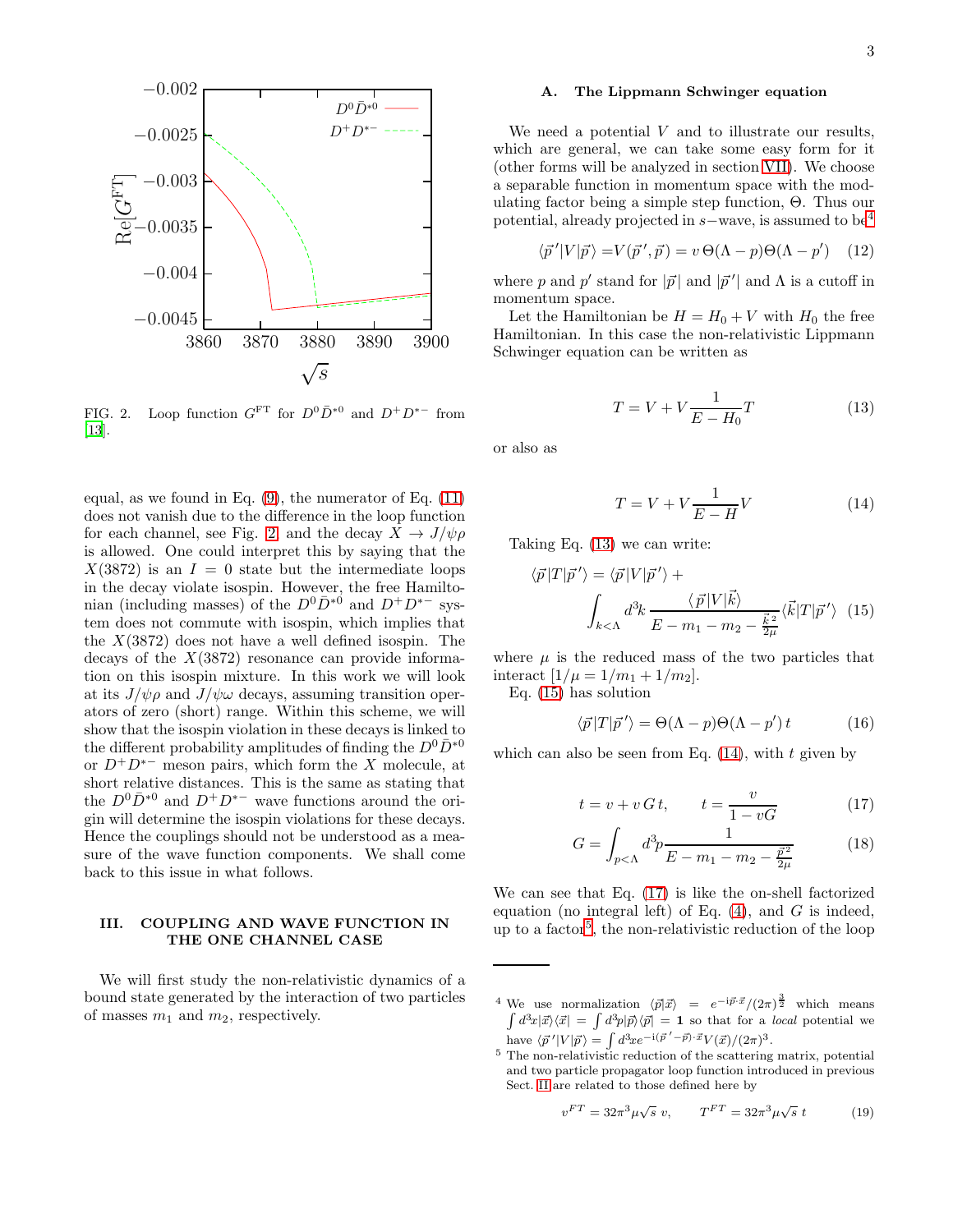function of two particle propagators regularized with a cutoff  $\Lambda$ , as is also usually done in the studies of hadron interactions with the on-shell Bethe Salpeter equation [\[35\]](#page-13-20). The name Bethe Salpeter equation was adopted in [\[35\]](#page-13-20) because there, relativistic meson propagators are used. For very weak bindings, it is sufficient to use the Lippmann Schwinger equation, which is what we do here.

The poles of Eq. [\(17\)](#page-2-5) occur for

<span id="page-3-0"></span>
$$
1 - vG = 0 \tag{22}
$$

which will occur for some value  $E_{\alpha} < m_1 + m_2$  where we have a bound state. If the energy of the state is known, the above equation fixes the cut-off  $\Lambda$ , or conversely, if the cut-off is fixed, one can predict the energy of the state.

In the work of [\[12](#page-13-5)] the theoretical approach is based on the underlying hidden gauge formalism [\[36](#page-13-21)[–38\]](#page-13-22). One assumes that it provides the potential V within a scale of momenta which is of the order of the cut off assumed here. Yet, one can assume certain uncertainties in V which can be compensated with changes in the range  $\Lambda$ in order to obtain the proper binding, as we show below. Indeed, using Eq. [\(22\)](#page-3-0), invariance under renormalization leads to

$$
\frac{d}{d\Lambda}(vG) = 0\tag{23}
$$

$$
\frac{1}{v}\frac{dv}{d\Lambda} = -\frac{1}{G}\frac{dG}{d\Lambda} \tag{24}
$$

and hence for a fixed  $E_{\alpha}$ , the bare potential should have a dependence on the cutoff to compensate that of the loop function G.

#### B. The couplings of the state

The coupling in this case is defined as  $g$  such that in the vicinity of the pole the scattering matrix behaves as

$$
t = \frac{g^2}{E - E_{\alpha}}\tag{25}
$$

and hence

<span id="page-3-1"></span>
$$
g^2 = \lim_{E \to E_{\alpha}} (E - E_{\alpha}) t = -\left(\frac{dG}{dE}\right)_{E=E_{\alpha}}^{-1}
$$
 (26)

<span id="page-3-6"></span>
$$
G^{FT} = \frac{G}{32\pi^3 \mu \sqrt{s}}\tag{20}
$$

with

<span id="page-3-5"></span>
$$
GFT = i \int \frac{d^4q}{(2\pi)^4} \frac{1}{q^2 - m_1^2 + i\epsilon} \frac{1}{(P - q)^2 - m_2^2 + i\epsilon}
$$
 (21)

and  $P_{\mu}P^{\mu} = s.$ 

where Eq.  $(17)$  has been used for t and the l'Hôpital's rule has been applied in the second equation.

The integral for the  $G$  function defined in Eq. [\(18\)](#page-2-5) can be performed analytically and we obtain

<span id="page-3-3"></span>
$$
G(E_{\alpha}) = -8\mu\pi \left(\Lambda - \gamma \arctan\left(\frac{\Lambda}{\gamma}\right)\right) \tag{27}
$$

$$
\gamma = \sqrt{2\mu E_B^{\alpha}}
$$
 (28)

where  $0 < E_B^{\alpha} = m_1 + m_2 - E_{\alpha}$  is the binding energy of the state  $\alpha$ . The above equation allows us, using Eq. [\(26\)](#page-3-1), to write the coupling  $q$  as

<span id="page-3-4"></span>
$$
g^2 = \frac{\gamma}{8\pi\mu^2 \left(\arctan\left(\frac{\Lambda}{\gamma}\right) - \frac{\gamma\Lambda}{\gamma^2 + \Lambda^2}\right)}.\tag{29}
$$

We note that  $q$  has a very smooth dependence on the cutoff  $\Lambda$ , which can even be removed  $(\Lambda \to \infty)$ . The coupling is mostly determined by the binding energy (see Eq. [\(51\)](#page-5-0) below), specially in the limit in which the latter one is much smaller than the cutoff, and hence  $q$  is, to great extent, renormalization scheme independent.

#### C. The wave function

The Schrödinger equation is given by:

$$
H|\psi\rangle = E|\psi\rangle \tag{30}
$$

where  $\psi$  is an eigenfunction of H, the full Hamiltonian. We can write:

$$
(H_0 + V)|\psi\rangle = E|\psi\rangle \tag{31}
$$

$$
|\psi\rangle = \frac{1}{E - H_0} V |\psi\rangle \tag{32}
$$

which has the solution

<span id="page-3-2"></span>
$$
\langle \vec{p} | \psi \rangle = \int d^3k \int d^3k' \langle \vec{p} | \frac{1}{E - H_0} | \vec{k}' \rangle
$$
  
 
$$
\times \langle \vec{k}' | V | \vec{k} \rangle \langle \vec{k} | \psi \rangle
$$
 (33)

$$
= v \frac{\Theta(\Lambda - p)}{E - m_1 - m_2 - \frac{\vec{p}^2}{2\mu}} \int_{k < \Lambda} d^3k \langle \vec{k} | \psi \rangle \quad (34)
$$

which gives us the wave function. Integrating Eq. [\(34\)](#page-3-2) over  $d^3p$ , we obtain

$$
1 - vG(E) = 0 \tag{35}
$$

which is the condition to find the pole given in Eq.  $(22)$ .

In Eq. [\(34\)](#page-3-2), we determined the state wave function up to a constant,  $\int_{k\leq \Lambda} d^3k \langle \vec{k} | \psi \rangle$ , which can be fixed from the normalization condition. Let  $E_{\alpha} < m_1 + m_2$  be the solution of the above quantization equation, its wave function will satisfy

$$
\int d^3p \, |\langle \vec{p} | \psi \rangle|^2 = 1 \tag{36}
$$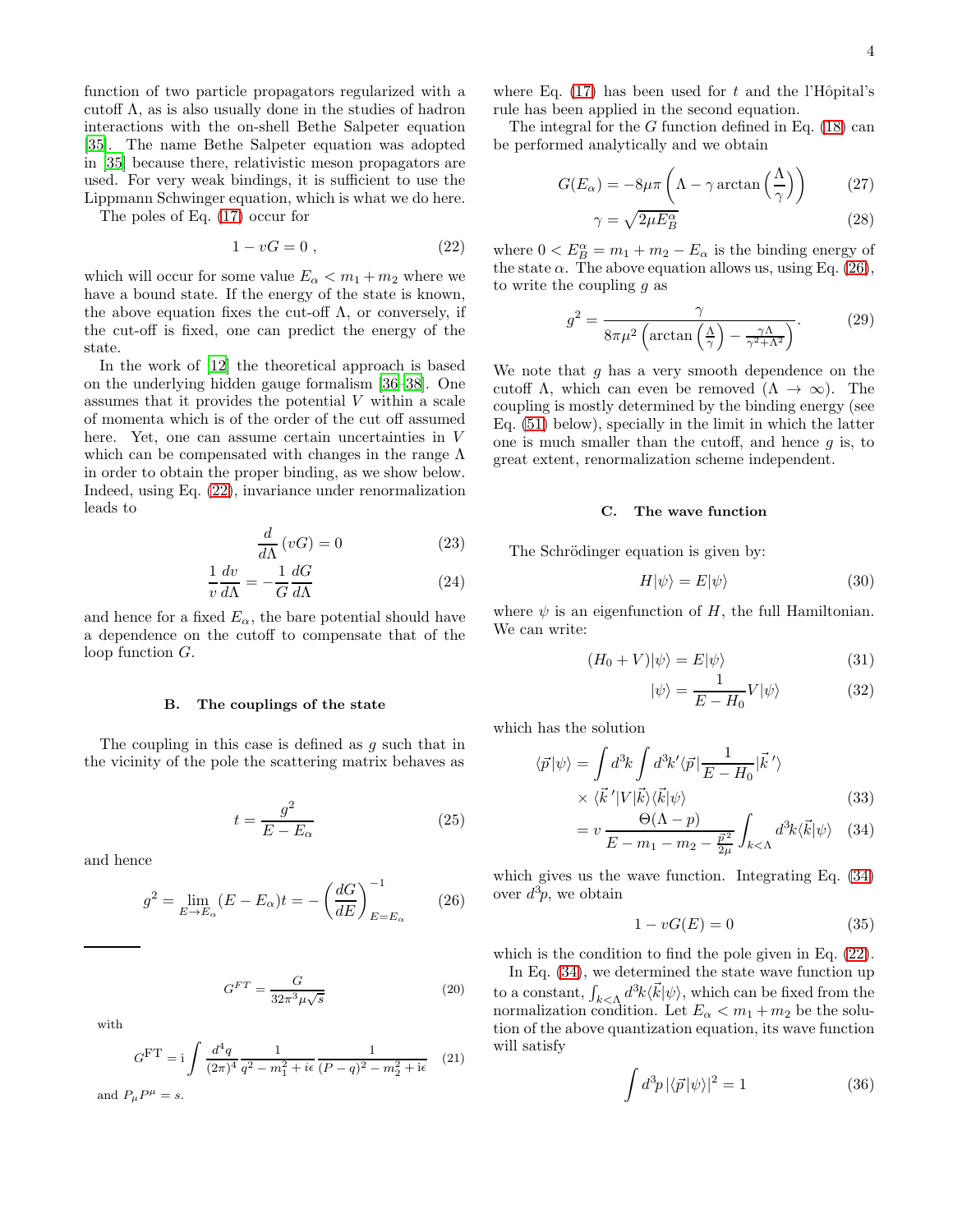Note, that the wave function can be normalized because we are dealing with a bound state whose energy is below  $m_1 + m_2$ . From the above equation, one easily finds

$$
1 = v^2 \int_{p < \Lambda} d^3 p \left( \frac{1}{E_\alpha - m_1 - m_2 - \frac{\vec{p}^2}{2\mu}} \right)^2
$$

$$
\times \left| \int_{k < \Lambda} d^3 k \langle \vec{k} | \psi \rangle \right|^2 \tag{37}
$$

and hence, it follows

<span id="page-4-0"></span>
$$
\left|v \int_{k<\Lambda} d^3k \langle \vec{k} | \psi \rangle \right|^2 = -\left(\frac{dG}{dE}\right)^{-1}_{E=E_{\alpha}}.\tag{38}
$$

We can now use the form of Eq.  $(14)$  to solve the T matrix. We would have

$$
T = V + \sum_{m,m'} V|m\rangle\langle m|\frac{1}{E-H}|m'\rangle\langle m'|V \qquad (39)
$$

where  $|m\rangle$  and  $|m'\rangle$  are complete sets of eigenstates of H. In the vicinity of the pole at  $E = E_{\alpha}$  we care only for the contribution of channel  $\alpha$ ,

$$
\langle \vec{p} | T | \vec{p}' \rangle \sim \langle \vec{p} | V | \alpha \rangle \frac{1}{E - E_{\alpha}} \langle \alpha | V | \vec{p}' \rangle
$$
  
= 
$$
\int d^{3}k \int d^{3}k' \langle \vec{p} | V | \vec{k} \rangle \langle \vec{k} | \alpha \rangle
$$
  

$$
\times \frac{1}{E - E_{\alpha}} \langle \alpha | \vec{k}' \rangle \langle \vec{k}' | V | \vec{p}' \rangle
$$
  
= 
$$
\frac{\left| v \int_{k < \Lambda} d^{3}k \langle \vec{k} | \alpha \rangle \right|^{2}}{E - E_{\alpha}} \Theta(\Lambda - p) \Theta(\Lambda - p')
$$
 (40)

exhibiting the form of Eq.  $(16)$  from where we defined t. We can obtain the residue of  $t$  as

<span id="page-4-3"></span>
$$
g^{2} = \lim_{E \to E_{\alpha}} (E - E_{\alpha}) T = \left| v \int_{k < \Lambda} d^{3}k \langle \vec{k} | \alpha \rangle \right|^{2}
$$

$$
= -\left( \frac{dG}{dE} \right)_{E = E_{\alpha}}^{-1}
$$
(41)

where we have used Eq. [\(38\)](#page-4-0) to get the last equality ( $\alpha$ stands for  $\psi$  here) and we note that this is the same result as in Eq. [\(26\)](#page-3-1).

The wave function in coordinate space can be equally evaluated:

<span id="page-4-4"></span>
$$
\langle \vec{x} | \psi \rangle = \int d^3 p \langle \vec{x} | \vec{p} \rangle \langle \vec{p} | \psi \rangle
$$

$$
= \int \frac{d^3 p}{(2\pi)^{3/2}} e^{i \vec{p} \cdot \vec{x}} \langle \vec{p} | \psi \rangle. \tag{42}
$$

Using Eq.  $(34)$  we find<sup>[6](#page-4-1)</sup>

<span id="page-4-2"></span>
$$
\langle \vec{x} | \psi \rangle = g \sqrt{\frac{2}{\pi}} \frac{1}{r} \text{Im} \int_0^{\Lambda} dp \, p \frac{e^{ipr}}{E_{\alpha} - m_1 - m_2 - \frac{\vec{p}^2}{2\mu}} \tag{43}
$$

For large values of  $r$  this function goes as

<span id="page-4-5"></span>
$$
\langle \vec{x} | \psi \rangle_{r \to \infty} \sim \frac{A}{\sqrt{4\pi}r} e^{-\gamma r} \tag{44}
$$

where

$$
\gamma = \sqrt{2\mu E_B^{\alpha}},\tag{45}
$$

$$
A = -2\mu g \sqrt{2}\pi \left\{ 1 + \mathcal{O}(1/\Lambda) \right\} . \tag{46}
$$

The exponential fall-off at large distances is controlled by the binding energy of the state  $\alpha$  and the coupling of the state. This behavior follows the general rule of bound states outside the interaction region and, as we see, is largely independent of the cut-off  $\Lambda$ . For the same reason, A carries information on the interaction region.

### D. The meaning of the coupling in terms of wave functions

By means of Eq. [\(41\)](#page-4-3) we know that (assuming a real wave-function for the bound state)

$$
g = v \int_{k < \Lambda} d^3k \langle \vec{k} | \alpha \rangle, \tag{47}
$$

and from Eq. [\(42\)](#page-4-4) we can obtain the value of the wave function at the origin in coordinate space:

<span id="page-4-6"></span>
$$
\langle \vec{x} = \vec{0} | \psi \rangle \equiv \psi(\vec{0}) = \int \frac{d^3 p}{(2\pi)^{3/2}} \langle \vec{p} | \psi \rangle \tag{48}
$$

and so

 $\alpha$ 

$$
g = (2\pi)^{3/2} G^{-1}(E_{\alpha}) \psi(\vec{0})
$$
 (49)

where we have also used the condition for the bound state  $1 - vG = 0$ . Since g hardly depends on the cutoff  $\Lambda$ , the wave function at the origin inherits the linear dependence on  $\Lambda$  exhibited by  $G(E_{\alpha})$  in Eq. [\(27\)](#page-3-3). Yet, if v is known, the binding energy also fixes  $G(E_{\alpha})$  from the condition  $vG(E_{\alpha})=1.$ 

Now we define

$$
\hat{\psi} = gG(E_{\alpha}) = (2\pi)^{3/2} \psi(\vec{0}).
$$
\n(50)

This constant will appear often in what follows. This is an important result concerning the problem at stake: the coupling, up to the factor  $G(E_{\alpha})$ , is a measure of the wave function in coordinate space at the origin.

<span id="page-4-1"></span> $6$  It is possible to write Eq.  $(43)$  in terms of the analytical functions sine integral and cosine integral.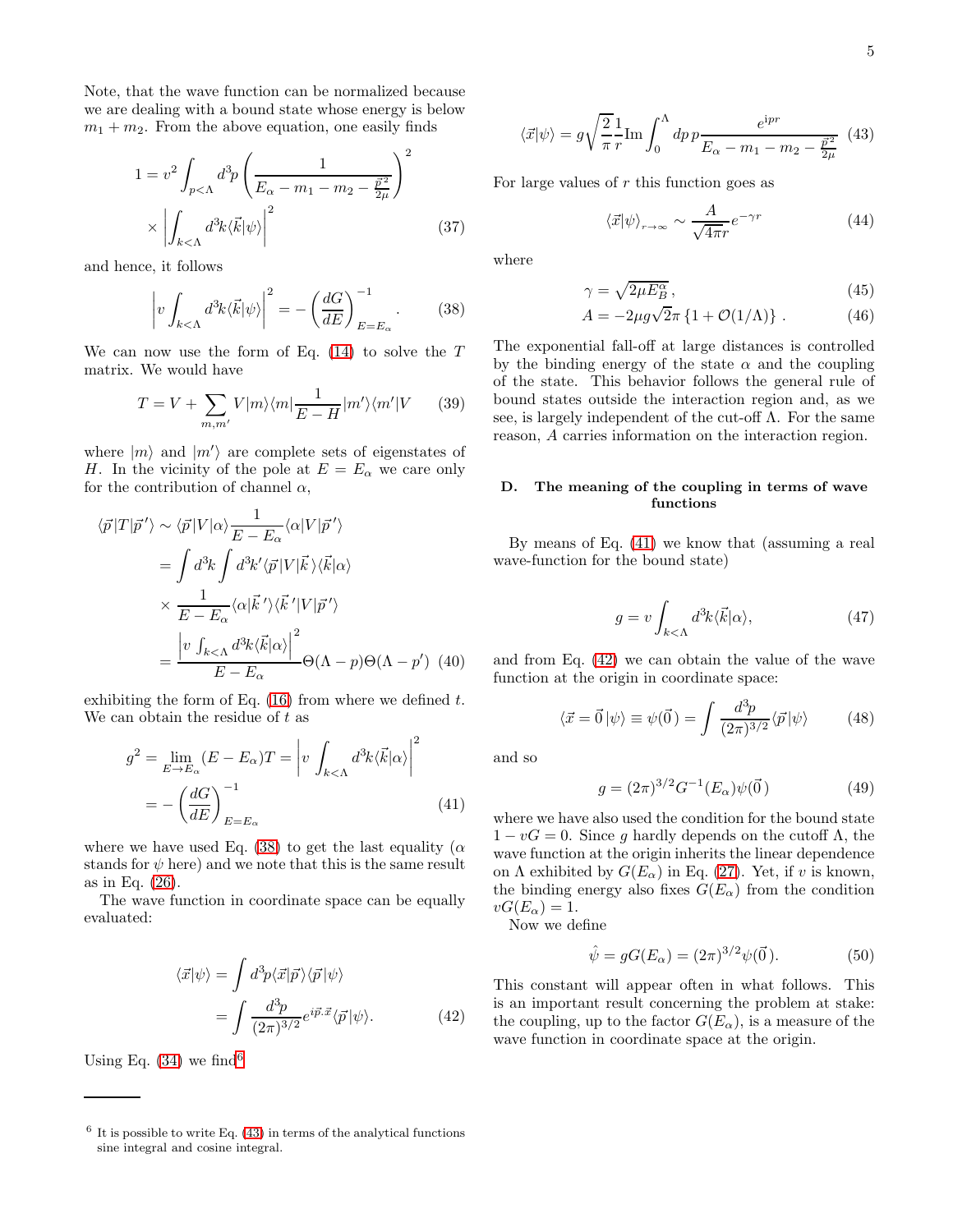#### E. The limit of small bindings

Taking the limit for small values of  $\gamma$  in Eq. [\(29\)](#page-3-4) we see that

<span id="page-5-0"></span>
$$
\lim_{\gamma \to 0} g^2 = \frac{\gamma}{4\pi^2 \mu^2} \tag{51}
$$

a result well known (up to a normalization depending on definitions) [\[39](#page-13-23)[–41\]](#page-13-24).

This result can also be obtained from the general form of the scattering amplitude at low energies. Indeed, let us recall the form of the for s-wave scattering amplitude,  $f$ , close but above threshold,

$$
f^{-1}(E) = k \cot \delta - i k \sim -\frac{1}{a} + \frac{r_0 k^2}{2} + \dots - i k, \tag{52}
$$

with  $\delta$  the phase shifts,  $a$  and  $r_0$  effective range parameters and  $k = \sqrt{2\mu(E - m_1 - m_2)}$ . The analytic continuation below threshold to the energy of the bound state  $E = E_{\alpha}$  reads (we assume  $E_{\alpha}$  is close to threshold)

$$
f^{-1}(E_{\alpha}) = -\frac{1}{a} - \frac{r_0 \gamma^2}{2} + \dots \gamma
$$
 (53)

where we have taken  $k(E_{\alpha}) = i\gamma$ . The inverse of the scattering matrix must vanish at  $E = E_{\alpha}$ , as it corresponds to a bound state, and the limit:

$$
\hat{g}^2 = \lim_{E \to E_{\alpha}} (E - E_{\alpha}) f(E) = \lim_{E \to E_{\alpha}} \frac{E - E_{\alpha}}{f^{-1}(E)}
$$

$$
= \frac{-1}{\frac{d}{dE} \left(\frac{1}{a} + \frac{r_0 \gamma^2}{2} - \gamma\right)_{E = E_{\alpha}}} \sim -\frac{\gamma}{\mu} + \mathcal{O}(\gamma^2) \tag{54}
$$

which agrees with Eq. (50) of Ref. [\[42](#page-13-25)].

This result is equivalent to the one in Eq. [\(51\)](#page-5-0) up to a normalization which is easy to get recalling that

$$
f = -\frac{T^{FT}}{8\pi\sqrt{s}} = -4\pi^2\mu t\tag{55}
$$

As a consequence the coupling that we are using becomes

$$
g^{2} = -\frac{\hat{g}^{2}}{4\pi^{2}\mu} = \frac{\gamma}{4\pi^{2}\mu^{2}} + \mathcal{O}(\gamma^{2})
$$
 (56)

which is the result obtained in Eq. [\(51\)](#page-5-0).

A final remark concerns the comparison of this result with the couplings defined in [\[13](#page-13-8)] and in general in studies using the chiral unitary approach  $[35]$  where G is defined in a field theoretical approach in terms of two relativistic propagators (Eq. [\(21\)](#page-3-5)). Note that from Eqs. [\(19\)](#page-2-8) and [\(20\)](#page-3-6)

$$
G^{\text{FT}}v^{\text{FT}} = Gv \tag{57}
$$

which guaranties that the position of the pole remains unchanged, since it is determined by the condition  $Gv =$ 1. Besides, from Eq. [\(19\)](#page-2-8), we trivially find

<span id="page-5-3"></span>
$$
g^{\rm FT} = \left(64\pi^3 \mu E_\alpha^2\right)^{\frac{1}{2}} g \tag{58}
$$

$$
\sim E_{\alpha} \left( 16\pi \gamma / \mu \right)^{\frac{1}{2}} \quad (\gamma \to 0) \tag{59}
$$

## IV. TWO COUPLED CHANNELS

#### A. The couplings

We work out in this section the two channel problem for the particular case of the  $X(3872)$  using a dynamics determined by the potential of Eq. [\(2\)](#page-1-2), which is an isoscalar operator (i.e., it is diagonal in the isospin basis). We will work first within the Quantum Mechanics formalism that is adequate here, since the mass of the  $X(3872)$  resonance and that of the charged and neutral  $D\bar{D}^*$  pairs differs in just few MeV. We will use again a cut-off  $\Lambda$  in momentum space, and the  $2 \times 2$  matrices T and  $\boldsymbol{V}$  will encode step functions

<span id="page-5-6"></span>
$$
\langle \vec{p}'|V|\vec{p}\rangle \equiv V(\vec{p}',\vec{p}) = v \Theta(\Lambda - p)\Theta(\Lambda - p')
$$
  

$$
\langle \vec{p}|T|\vec{p}'\rangle \equiv T(\vec{p}',\vec{p}) = t \Theta(\Lambda - p)\Theta(\Lambda - p')
$$
 (60)

with

<span id="page-5-4"></span>
$$
v = \begin{pmatrix} \hat{v} & \hat{v} \\ \hat{v} & \hat{v} \end{pmatrix} \tag{61}
$$

The Lippmann Schwinger equation in the coupled channel space reads

<span id="page-5-2"></span>
$$
t = (1 - vG)^{-1}v \tag{62}
$$

$$
=\frac{1}{1-\hat{v}G_{11}-\hat{v}G_{22}}v\tag{63}
$$

where

$$
G = \begin{pmatrix} G_{11} & 0 \\ 0 & G_{22} \end{pmatrix}, \quad G_{ii} = \int_{p < \Lambda} \frac{d^3 p}{E - M_i - \frac{\vec{p}^2}{2\mu_i}} \tag{64}
$$

with  $E$  the relative energy including the mass of the particles and  $M_1$  and  $M_2$  the thresholds of each channel

$$
M_1 = m_{D^0} + m_{\bar{D}^{*0}}, \qquad M_2 = m_{D^+} + m_{D^{*-}} \quad (65)
$$

and  $\mu_1$  and  $\mu_2$  the reduced masses of the  $D^0\bar{D}^{*0}$ and  $D^+D^{*-}$  systems respectively<sup>[7](#page-5-1)</sup>. Assuming that the

<span id="page-5-1"></span><sup>7</sup> The correspondence of the Quantum Field Theory and Quantum Mechanics, in the nonrelativistic limit, scattering matrix, two particle propagator and potential matrices reads

$$
G^{FT} = \frac{1}{32\pi^3\sqrt{s}} \,\mu^{-\frac{1}{2}} G \,\mu^{-\frac{1}{2}} \tag{66}
$$

$$
T^{FT} = 32\pi^3 \sqrt{s} \,\mu^{\frac{1}{2}} t \,\mu^{\frac{1}{2}},\tag{67}
$$

$$
V^{FT} = 32\pi^3 \sqrt{s} \,\mu^{\frac{1}{2}} \, v \,\mu^{\frac{1}{2}} \tag{68}
$$

where

<span id="page-5-5"></span>
$$
\mu^{\frac{1}{2}} = \begin{pmatrix} \sqrt{\mu_1} & 0\\ 0 & \sqrt{\mu_2} \end{pmatrix} \tag{69}
$$

and  $\mu^{-\frac{1}{2}}$  the inverse of the above matrix. The Bethe Salpeter equation [\(4\)](#page-1-3) implies, in the non-relativistic limit, the Lippmann Schwinger equation [\(62\)](#page-5-2). Thus, it trivially follows

$$
\det(1 - V^{FT} G^{FT}) = \det(1 - v G) \tag{70}
$$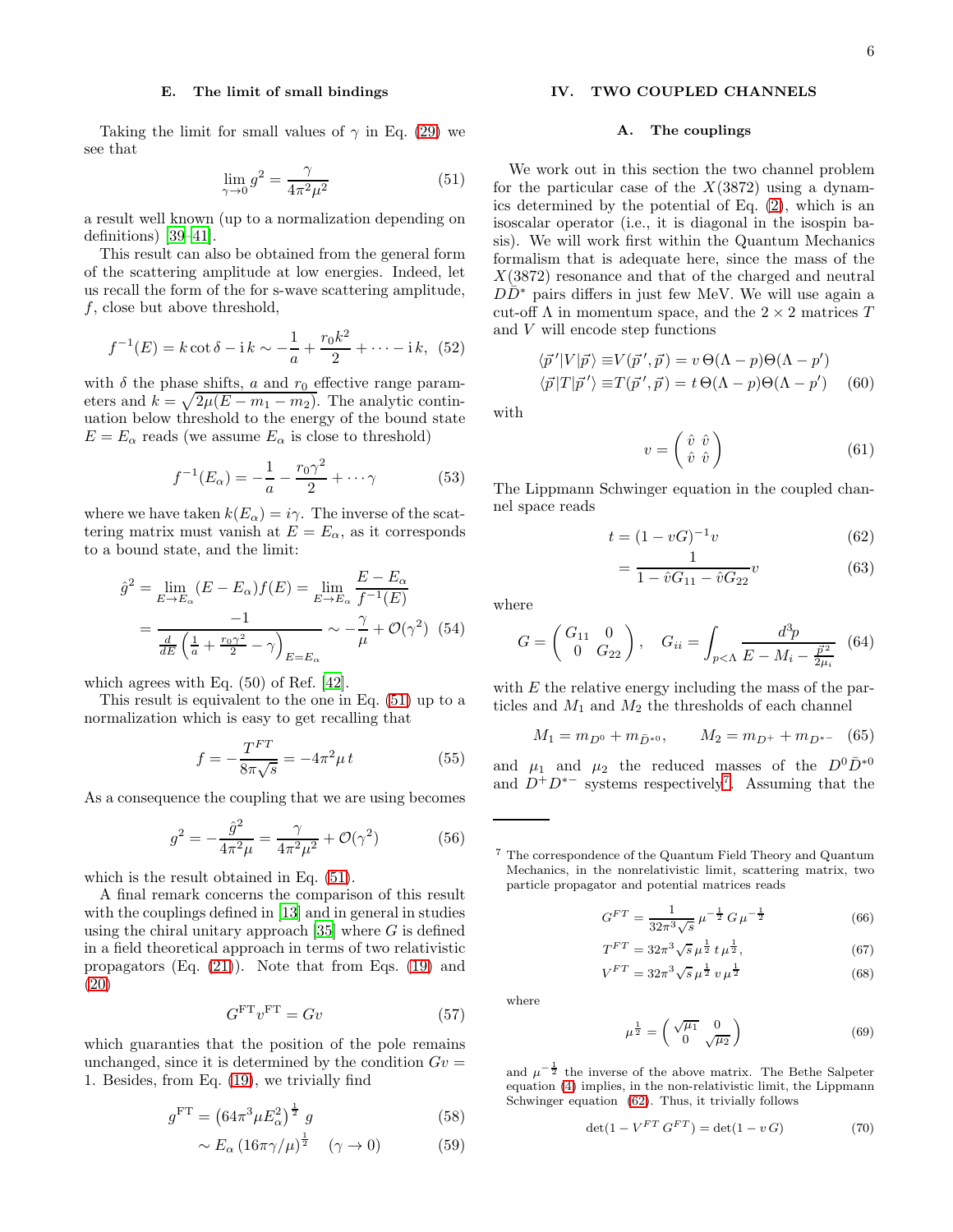$X(3872)$  is a bound state of the system, its mass  $(E_{\alpha} \leq$  $M_1 < M_2$ ) will be obtained by requiring that the denominator of Eq. [\(63\)](#page-5-2) will vanish (pole of the t−matrix in the first Riemann sheet and below all thresholds). Clearly when  $E_{\alpha} \to M_1$  the  $D^0 \bar{D}^{*0}$  is loosely bound and the  $D^+D^{*-}$  is bound by about 8 MeV. The explicit expressions for  $G_{ii}(E_{\alpha})$  are given by Eq. [\(27\)](#page-3-3) with

<span id="page-6-7"></span>
$$
\gamma_i = \sqrt{2\mu_i E_{Bi}^{\alpha}} \tag{72}
$$
\n
$$
F^{\alpha} = M - F \tag{73}
$$

$$
E_{Bi}^{\alpha} = M_i - E_{\alpha}.
$$
 (73)

Let us now pay attention to the couplings of the bound state to each of the two channels. Since all elements of the matrix  $v$  are equal, both couplings  $g_1$  and  $g_2$  are the same:

<span id="page-6-0"></span>
$$
g_1^2 = g_2^2 \equiv g^2 = \lim_{E \to E_\alpha} (E - E_\alpha) t_{ij}
$$

$$
= -\left(\frac{dG_{11}}{dE} + \frac{dG_{22}}{dE}\right)^{-1} \Bigg|_{E = E_\alpha} \tag{74}
$$

On the other hand, as in Eq. [\(58\)](#page-5-3), we obtain

<span id="page-6-1"></span>
$$
g^{\rm FT} = \left(64\pi^3 \bar{\mu} E_{\alpha}^2\right)^{\frac{1}{2}} g \tag{75}
$$

with  $\bar{\mu}$ , the average of the  $\mu_1$  and  $\mu_2$  reduced masses, as discussed in the footnote [7.](#page-5-1) By using Eqs. [\(74\)](#page-6-0) and [\(75\)](#page-6-1), we find not only a qualitative, but also a quantitative good agreement with the results for the coupling shown in Fig. 3 of Ref. [\[13](#page-13-8)]. For instance, if the neutral channel is bound by  $1(0.1)$  MeV, the denominator of Eq.  $(63)$ will vanish for a value of the cutoff  $\Lambda$  of around 680 (653) MeV, with  $\hat{v}$  given by Eq. [\(71\)](#page-6-2). This leads to a coupling  $g<sup>FT</sup>$  of the order of 5400 (3200) MeV, in reasonable agreement with the result in Ref. [\[13\]](#page-13-8).

In the limit when  $E_{B_1}^{\alpha} \to 0$ , we have  $\frac{dG_{11}}{dE}|_{E=E_{\alpha}} \to \infty$ and we find

$$
g_1^2 = g_2^2 \sim \frac{\gamma_1}{4\pi^2 \mu_1^2}, \qquad E_{B1}^{\alpha} \to 0 \tag{76}
$$

thus, both couplings go to zero as  $\sqrt{\gamma_1}$ .

which guaranties that poles are placed in the same position in both approaches. Finally, note that a potential in the field theory approach of the form in Eq. [\(2\)](#page-1-2) does not lead to a quantum mechanics potential of the form assumed in Eq. [\(61\)](#page-5-4), unless that both reduced masses  $\mu_1$  and  $\mu_2$  are taken to be equal in Eq. [\(69\)](#page-5-5). This is an excellent approximation for the case of the coupled channels  $D^0\bar{D}^{*0}$  and  $D^+D^{*-}$ , and we have done so here when relating Quantum Field Theory and Quantum Mechanics quantities. Thus, we have taken  $\mu_1 \sim \mu_2 \sim \bar{\mu}$ , with  $\bar{\mu}$  some average reduce mass. Hence, the Quantum Mechanics potential,  $\hat{v}$ , near threshold and for an ultraviolet cutoff of natural size for hadron interactions  $\Lambda < 1$  GeV, can be now approximated by

<span id="page-6-2"></span>
$$
\hat{v} = -\frac{1}{32\pi^3 f_D^2} \tag{71}
$$

as deduced from Eq. [\(3\)](#page-1-8), with the further approximation  $\bar{\mu}\sqrt{s} \approx$  $m_D m_{D^*}$ .

#### B. The wave function

For the bound state we have now a two component wave function, representing each of the  $D^0\bar{D}^{*0}$  and  $D^+D^{*-}$  channels, and the Schrödinger equation reads

$$
(H_0 + V)|\psi\rangle = E|\psi\rangle \tag{77}
$$

$$
|\psi\rangle = \left(\begin{array}{c} |\psi_1\rangle \\ |\psi_2\rangle \end{array}\right) \tag{78}
$$

The solution to this equation is given by

<span id="page-6-3"></span>
$$
|\psi\rangle = \frac{1}{E - H_0} V |\psi\rangle
$$
(79)  

$$
\langle \vec{p} | \psi \rangle = \begin{pmatrix} \frac{1}{E - M_1 - \vec{p}^2 / 2\mu_1} & 0 \\ 0 & \frac{1}{E - M_2 - \vec{p}^2 / 2\mu_2} \end{pmatrix}
$$

$$
\times \int d^3k \langle \vec{p} | V | \vec{k} \rangle \langle \vec{k} | \psi \rangle
$$
(80)

which represents two coupled channels equations

<span id="page-6-5"></span>
$$
\langle \vec{p} | \psi_1 \rangle = \hat{v} \frac{\Theta(\Lambda - p)}{E - M_1 - \frac{\vec{p}^2}{2\mu_1}} \times \int_{k < \Lambda} d^3k \left( \langle \vec{k} | \psi_1 \rangle + \langle \vec{k} | \psi_2 \rangle \right) \qquad (81)
$$

$$
\langle \vec{p} | \psi_2 \rangle = \hat{v} \frac{\Theta(\Lambda - p)}{E - M_2 - \frac{\vec{p}^2}{2\mu_2}}
$$

$$
\times \int_{k < \Lambda} d^3k \left( \langle \vec{k} | \psi_1 \rangle + \langle \vec{k} | \psi_2 \rangle \right) \tag{82}
$$

which require to know  $\int_{k\leq \Lambda} d^3k \langle \vec{k} | \psi_i \rangle$  for its solution. To evaluate this latter magnitude let us integrate over  $\vec{p}$  in Eq. [\(80\)](#page-6-3) and we get

<span id="page-6-4"></span>
$$
\int_{p<\Lambda} d^3p \langle \vec{p} | \psi \rangle = G \, v \, \int_{p<\Lambda} d^3p \langle \vec{p} | \psi \rangle \tag{83}
$$

an algebraic equation that requires for its solution

<span id="page-6-9"></span>
$$
\det(1 - G v) = 1 - \hat{v} G_{11} - \hat{v} G_{22} = 0 \tag{84}
$$

This equation is satisfied for the poles,  $E = E_{\alpha}$ , of the  $t$  matrix corresponding to bound states (see Eq.  $(63)$ ). Eq. [\(83\)](#page-6-4) can be now be solved and we obtain

<span id="page-6-6"></span>
$$
\int_{p<\Lambda} d^3p \langle \vec{p} | \psi_2 \rangle = \frac{\hat{v} G_{22}^{\alpha}}{1 - \hat{v} G_{22}^{\alpha}} \int_{p<\Lambda} d^3p \langle \vec{p} | \psi_1 \rangle
$$

$$
= \frac{G_{22}^{\alpha}}{G_{11}^{\alpha}} \int_{p<\Lambda} d^3p \langle \vec{p} | \psi_1 \rangle \tag{85}
$$

where  $G_{ii}^{\alpha} = G_{ii}(E = E_{\alpha})$ . Thus, Eqs. [\(81\)](#page-6-5) and [\(82\)](#page-6-5) can be written as

<span id="page-6-8"></span>
$$
\langle \vec{p} | \psi_1 \rangle = \frac{1}{G_{11}^{\alpha}} \frac{\Theta(\Lambda - p)}{E_{\alpha} - M_1 - \frac{\vec{p}^2}{2\mu_1}} \int_{k < \Lambda} d^3k \langle \vec{k} | \psi_1 \rangle \tag{86}
$$

$$
\langle \vec{p} | \psi_2 \rangle = \frac{1}{G_{11}^{\alpha}} \frac{\Theta(\Lambda - p)}{E_{\alpha} - M_2 - \frac{\vec{p}^2}{2\mu_2}} \int_{k < \Lambda} d^3k \langle \vec{k} | \psi_1 \rangle \tag{87}
$$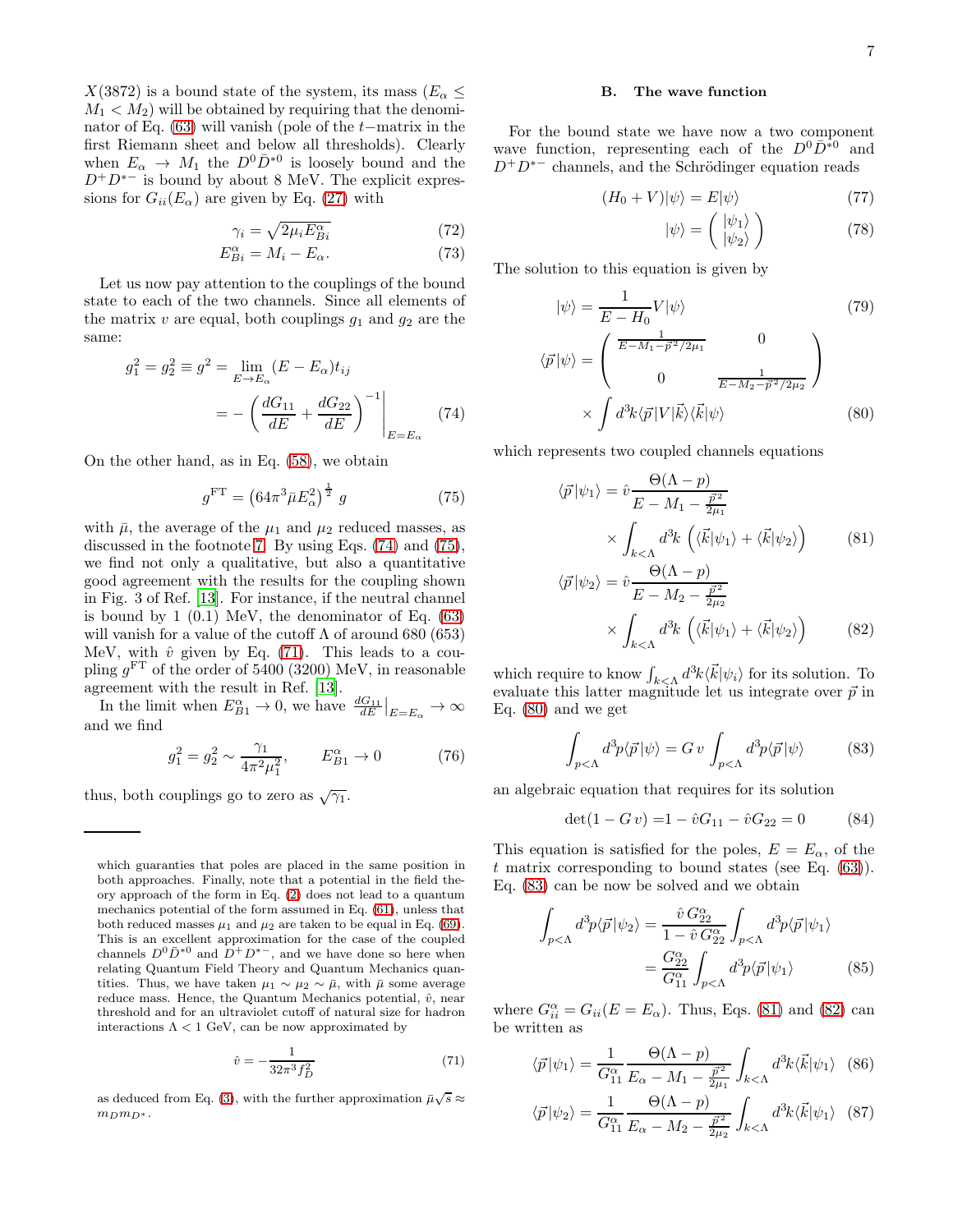If we define the partial probability

$$
P_i = \langle \psi_i | \psi_i \rangle = \int d^3p |\langle \vec{p} | \psi_i \rangle|^2 \tag{88}
$$

we can further use the total normalization condition

$$
1 = P_1 + P_2 \equiv \int_{p < \Lambda} d^3 p \left\{ |\langle \vec{p} | \psi_1 \rangle|^2 + |\langle \vec{p} | \psi_2 \rangle|^2 \right\}
$$

$$
= -\left( \frac{1}{[G_{11}^{\alpha}]^2} \frac{dG_{11}}{dE} \Big|_{E=E_{\alpha}} + \frac{1}{[G_{11}^{\alpha}]^2} \frac{dG_{22}}{dE} \Big|_{E=E_{\alpha}} \right)
$$

$$
\times \left| \int_{k < \Lambda} d^3 k \langle \vec{k} | \psi_1 \rangle \right|^2 \tag{89}
$$

from where, using Eq. [\(74\)](#page-6-0)

<span id="page-7-0"></span>
$$
\left| \int_{p < \Lambda} d^3 p \langle \vec{p} | \psi_1 \rangle \right|^2 = [G_{11}^{\alpha}]^2 g^2 \tag{90}
$$

and hence

<span id="page-7-5"></span>
$$
P_1 = -g^2 \frac{dG_{11}}{dE} \Big|_{E=E_{\alpha}}, \quad P_2 = -g^2 \frac{dG_{22}}{dE} \Big|_{E=E_{\alpha}} (91)
$$
  

$$
\frac{P_1}{P_2} = \frac{\mu_1^2 \gamma_2}{\mu_2^2 \gamma_1} \frac{\arctan\left(\frac{\Lambda}{\gamma_1}\right) - \frac{\gamma_1 \Lambda}{\gamma_1^2 + \Lambda^2}}{\arctan\left(\frac{\Lambda}{\gamma_2}\right) - \frac{\gamma_2 \Lambda}{\gamma_2^2 + \Lambda^2}}
$$
  

$$
= \frac{\gamma_2}{\gamma_1} \left[1 + \mathcal{O}(\Lambda^{-1})\right] = \sqrt{\frac{E_{B2}^{\alpha}}{E_{B1}^{\alpha}}} \left[1 + \mathcal{O}(\Lambda^{-1})\right] (92)
$$

The neglected terms are finite range corrections, which in our case are represented by the finite cut-off. On the other hand, assuming real wave functions, Eq. [\(90\)](#page-7-0) together with Eq. [\(85\)](#page-6-6) lead to

<span id="page-7-1"></span>
$$
g G_{11}^{\alpha} = \int_{p < \Lambda} d^3 p \langle \vec{p} | \psi_1 \rangle \tag{93}
$$

$$
g G_{22}^{\alpha} = \int_{p < \Lambda} d^3 p \langle \vec{p} | \psi_2 \rangle \tag{94}
$$

The wave functions in coordinate space would be again given by means of Eq. [\(43\)](#page-4-2) using  $\mu_1$  for  $\psi_1$  and  $\mu_2$  for  $\psi_2$ and substituting  $m_1 + m_2$  by  $M_i$  for each component. At long distances this means, see Eq. [\(44\)](#page-4-5),

<span id="page-7-4"></span>
$$
\langle \vec{x} | \psi_1 \rangle_{r \to \infty} \sim \frac{A_1}{\sqrt{4\pi r}} e^{-\gamma_1 r} \tag{95}
$$

$$
\langle \vec{x} | \psi_2 \rangle_{r \to \infty} \sim \frac{A_2}{\sqrt{4\pi r}} e^{-\gamma_2 r} \tag{96}
$$

where we have used Eq. [\(73\)](#page-6-7). Once again  $\int_{p<\Lambda} d^3p \langle \vec{p} | \psi_i \rangle$ can be interpreted (up to a constant factor  $(2\pi)^{\frac{3}{2}}$ ) as the wave function at the origin, as done in Eq. [\(48\)](#page-4-6) and then Eq. [\(93\)](#page-7-1) and Eq. [\(94\)](#page-7-1) can be rewritten as

<span id="page-7-3"></span>
$$
gG_{11}^{\alpha} = (2\pi)^{3/2} \psi_1(\vec{0}) = \hat{\psi}_1 \tag{97}
$$

$$
gG_{22}^{\alpha} = (2\pi)^{3/2} \psi_2(\vec{0}) = \hat{\psi}_2 \tag{98}
$$





0

0.05

0.05

0.1

 $4\pi^2|\phi_{\scriptscriptstyle\parallel}|^2$ 

0.15

0.2

0.1

0.15

 $\dot{\sigma}$ 

0.2

0.25

<span id="page-7-2"></span>a  $D^0\overline{D}^{*0}$  binding energy of 0.1 MeV. In the upper panel one can see the value of the wave functions at the origin for both channels, in the lower panel we plot the probability density for each channel.

¿From the above expressions, we trivially find the ratio of wave functions at the origin

$$
\frac{\hat{\psi}_2}{\hat{\psi}_1} = \frac{G_{22}^{\alpha}}{G_{11}^{\alpha}} = (\hat{v}G_{11}^{\alpha})^{-1} - 1
$$
\n(99)

and their departure from unity provides a tangible measure of the isospin breaking in the interaction region. On the other hand,

<span id="page-7-6"></span>
$$
\frac{d}{d\Lambda} \left( \hat{\psi}_2 / \hat{\psi}_1 \right) = \frac{\pi}{2} \frac{\mu_2}{\mu_1} \frac{\gamma_2 - \gamma_1}{\Lambda^2} + \mathcal{O}(1/\Lambda^4) \tag{100}
$$

which shows that, though both  $\hat{\psi_1}$  and  $\hat{\psi_2}$  depend greatly on the cutoff, such a dependence is much reduced in their ratio.

In Fig. [3](#page-7-2) we show the two wave function components for the problem solved in [\[13\]](#page-13-8) with only two channels and the binding energy for  $D^{0} \bar{D}^{*0}$  of 0.1 MeV. The oscillations are caused by the sharp cut-off  $\Lambda$  introduced to regularize the Lippmann-Schwinger equation. Eqs. [\(97\)](#page-7-3) and [\(98\)](#page-7-3) and the asymptotic behavior of the wave functions given by Eqs. [\(95\)](#page-7-4) and [\(96\)](#page-7-4) clearly show that, in the limit of zero binding energy of the  $D^0\bar{D}^{*0}$  component, this wave function extends up to infinity while the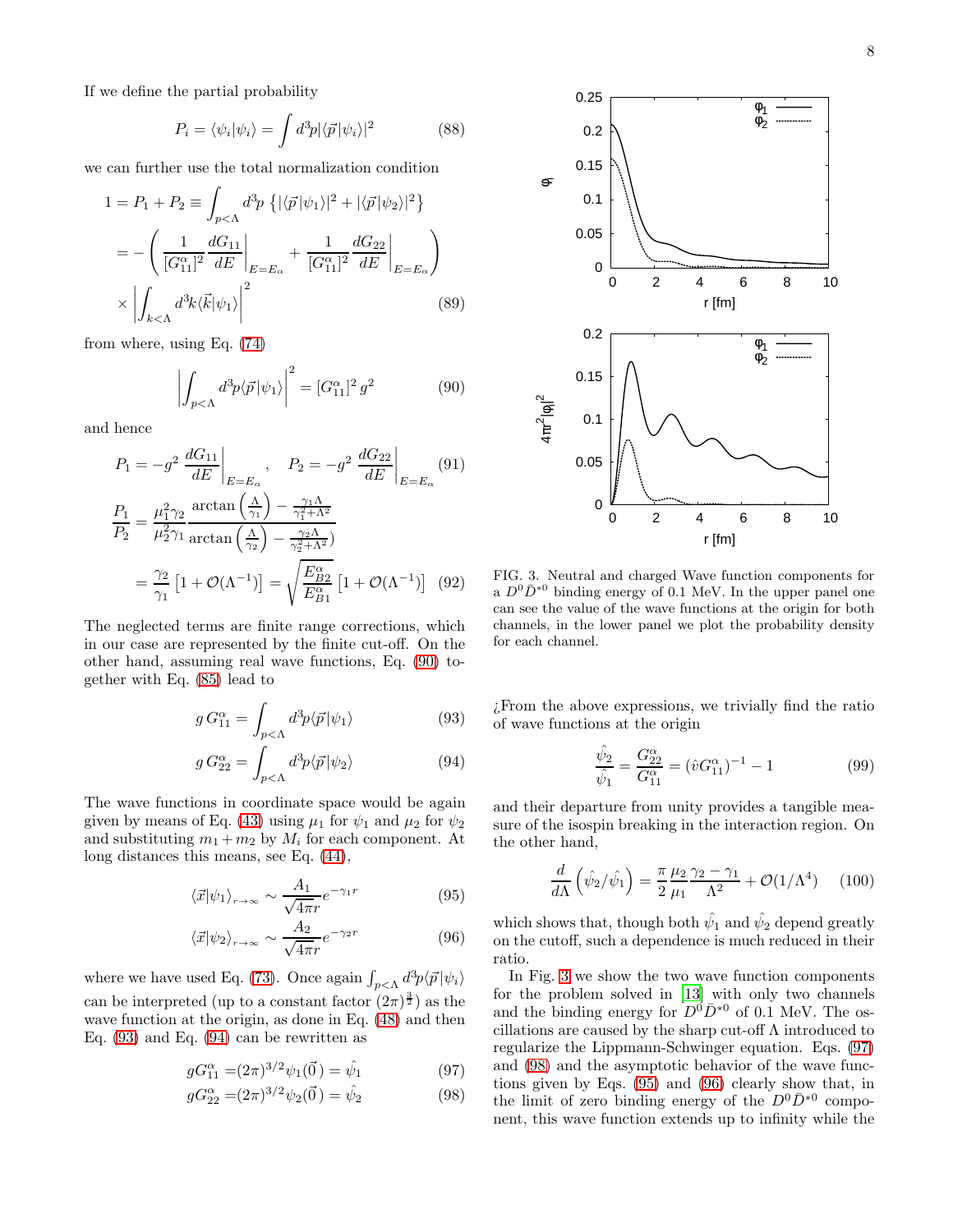9

 $D^+D^{*-}$  component is restricted in space because of the 8 MeV binding. The probability to have the  $D^0\bar{D}^{*0}$  component becomes much larger than that of the  $D^+D^{*-}$ component (see Eq. [\(92\)](#page-7-5)) and we could think of the  $X(3872)$  as a  $D^0\bar{D}^{*0}$  molecule. While technically correct from the point of view of probabilities, this interpretation is misleading concerning physical processes, like decays, because these require Hamiltonians of short range, zero range ordinarily in effective field theory, such that what matters in these processes is the wave function at the origin. For instance, what will determine the  $I = 0$  character of the wave function will be the  $\psi_1(\vec{0})$  and  $\psi_2(\vec{0})$ magnitudes, not the probability integrated in all coordinate space. Hence, Eqs. [\(97\)](#page-7-3) and [\(98\)](#page-7-3) indicate an isospin breaking, with respect to the  $I = 0$  combination, given by the differences between  $G_{11}^{\alpha}$  and  $G_{22}^{\alpha}$  (see Fig. [2\)](#page-2-0).

Eq. [\(11\)](#page-1-7), related to the decay process depicted in Fig. [1,](#page-1-5) has now an intuitive representation to the light of Eqs. [\(97\)](#page-7-3) and [\(98\)](#page-7-3). The amplitude for

$$
X(3872) \to J/\psi \rho(\omega) \tag{101}
$$

is given by

<span id="page-8-0"></span>
$$
\mathcal{M} = g_1 G_{11}^{\alpha} F_1 + g_2 G_{22}^{\alpha} F_2
$$
  
=  $(2\pi)^{3/2} (\psi_1(\vec{0}) F_1 + \psi_2(\vec{0}) F_2)$  (102)

where  $F_1$  and  $F_2$  are isospin factors for the vertices  $D^0\bar{D}^{*0} \to J/\psi \rho(\omega)$  and  $D^+D^{*-} \to J/\psi \rho(\omega)$ ,  $F_2/F_1 =$  $-1$  for the  $\rho$  and  $F_2/F_1 = 1$  for the  $\omega$ . Certainly this should be the case for many channels and we shall see the generalization in the next section.

Eq. [\(102\)](#page-8-0) can alternatively be interpreted as

<span id="page-8-6"></span>
$$
\mathcal{M} = \int d^3p \langle \vec{p} | \psi_1 \rangle t_{D^0 \bar{D}^{*0} \to J/\psi \rho(\omega)} + \int d^3p \langle \vec{p} | \psi_2 \rangle t_{D^+ D^{*-} \to J/\psi \rho(\omega)} \qquad (103)
$$

assuming that the range of the t amplitudes is very short compared to the extension of the wave functions, essentially that the t are constant functions in momentum space, as one has in field theory vertices stemming from a contact Lagrangian.

## V. GENERALIZATION TO MANY CHANNELS

We have now

$$
\langle \vec{p}'|V|\vec{p}\rangle \equiv v\Theta(\Lambda - \vec{p})\Theta(\Lambda - \vec{p}') \tag{104}
$$

where v is a  $N \times N$  matrix with N the number of channels.

The expressions that we have obtained can be generalized to many channels and we derive here some useful expressions.

#### A. The couplings

We can write for the T matrix

<span id="page-8-4"></span>
$$
T = \frac{\mathcal{A}v}{\det(1 - vG)}\tag{105}
$$

where  $A$  is defined as

$$
\mathcal{A} = [\det(1 - vG)] (1 - vG)^{-1}
$$
 (106)

This matrix is introduced to single out the source of the pole in all channels which is given by the condition

$$
\det(1 - vG) = 0 \tag{107}
$$

We have now

<span id="page-8-1"></span>
$$
g_i g_j = \lim_{E \to E_\alpha} (E - E_\alpha) T_{ij}
$$

$$
= \frac{(\mathcal{A}v)_{ij}}{\frac{d}{dE} \det(1 - v) \Big|_{E = E_\alpha}}
$$
(108)

$$
\frac{g_j}{g_i} = \frac{(\mathcal{A}v)_{ij}}{(\mathcal{A}v)_{ii}}\bigg|_{E=E_\alpha}
$$
\n(109)

We can see that  $g_j/g_i$  is a ratio of two matrix elements of matrices without singularities. This means that if  $g_i \to 0$ as a consequence of having the binding in channel  $i$  going to zero, then all the couplings to the other channels coupled to channel  $i$  will also go to zero. This is also obvious from Eq. [\(108\)](#page-8-1) since  $g_j^2 \to 0$  because the denominator contains  $\frac{dG_{ii}^{\alpha}}{dE}$  and, one has  $\frac{dG_{ii}^{\alpha}}{dE} \to \infty$  for all cases.

#### B. Wave functions

Eqs. [\(81\)](#page-6-5) and [\(82\)](#page-6-5) can be generalized as

<span id="page-8-3"></span>
$$
\langle \vec{p} | \psi_i \rangle = \Theta(\Lambda - p) \frac{1}{E - M_i - \frac{\vec{p}^2}{2\mu_i}} \times \sum_j v_{ij} \int_{k < \Lambda} d^3k \langle \vec{k} | \psi_j \rangle \tag{110}
$$

which upon integration leads to

 $\cdot$ 

<span id="page-8-5"></span>
$$
\int_{p<\Lambda} d^3p \langle \vec{p} | \psi_i \rangle = G_{ii} \sum_j v_{ij}
$$
\n
$$
\times \int_{k<\Lambda} d^3k \langle \vec{k} | \psi_j \rangle \tag{111}
$$

which in the language of Eq. [\(97\)](#page-7-3) and Eq. [\(98\)](#page-7-3) reads

<span id="page-8-2"></span>
$$
\hat{\psi}_i = G_{ii} \sum_j v_{ij} \hat{\psi}_j
$$
  

$$
\hat{\psi} = G v \hat{\psi}
$$
 (112)

where Eq.  $(112)$  is written in matrix form and it requires that  $\det(1-vG) = 0$  for its solution, which is guaranteed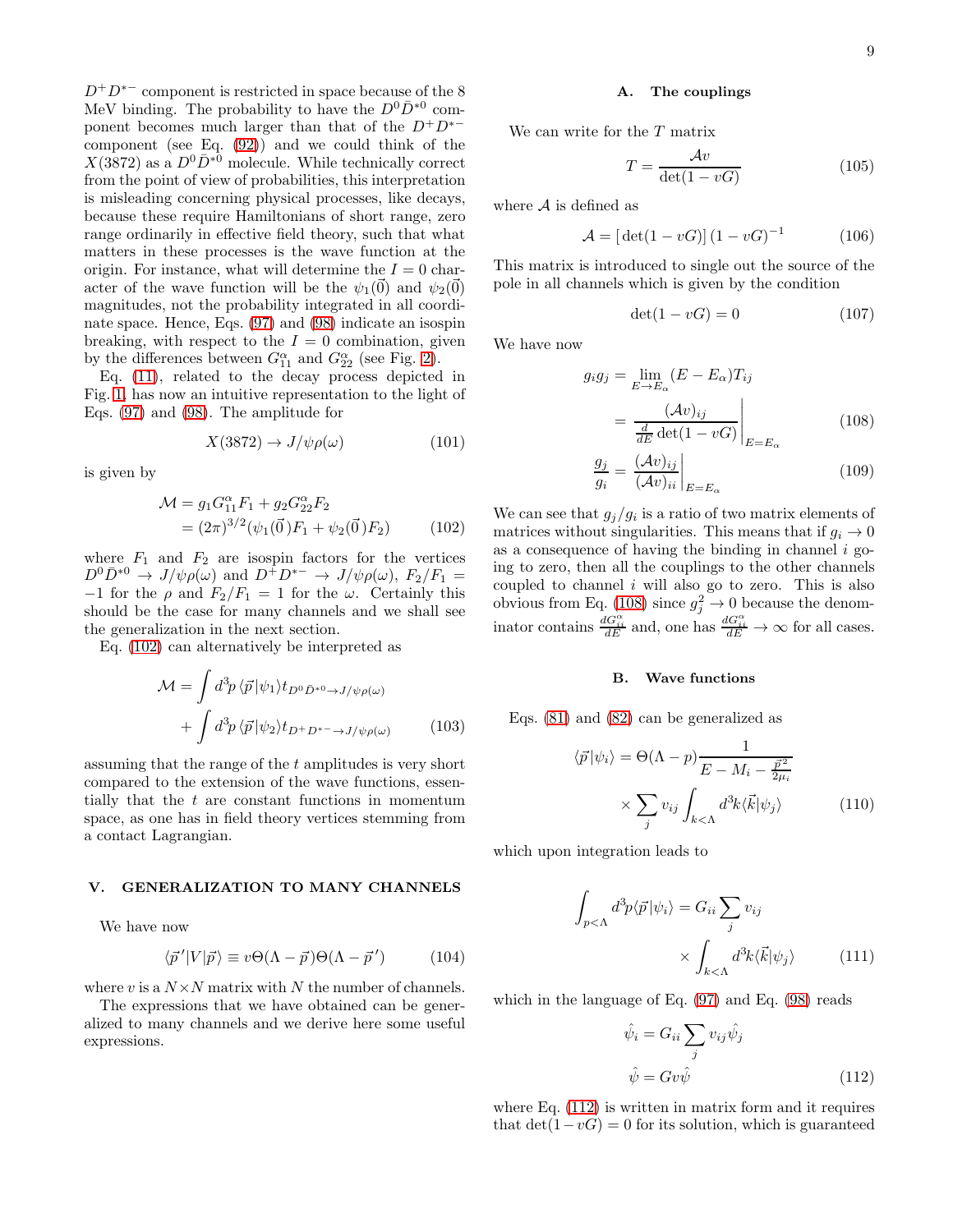for the bound eigenstate. Eq. [\(112\)](#page-8-2) can also be written as  $(G_{\alpha}^{-1} = G^{-1}(E_{\alpha}))$ 

<span id="page-9-3"></span>
$$
G_{\alpha}^{-1}\hat{\psi} = v\hat{\psi} \tag{113}
$$

which allows to rewrite the equation for the wave functions Eq.  $(110)$  as

<span id="page-9-0"></span>
$$
\langle \vec{p} | \psi \rangle = \text{diag}\left(\frac{\Theta(\Lambda - p)}{E_{\alpha} - M_i - \frac{\vec{p}^2}{2\mu_i}}\right) G_{\alpha}^{-1} \hat{\psi} \qquad (114)
$$

which gives the wave function in momentum space in terms of the wave function in coordinate space at the origin. These equations are the generalization of Eq. [\(86\)](#page-6-8) and Eq. [\(87\)](#page-6-8) together with Eq. [\(85\)](#page-6-6).

Let us now use the normalization condition

<span id="page-9-1"></span>
$$
\sum_{i} \langle \psi_i | \psi_i \rangle = \int d^3 p \sum_{i} |\langle \vec{p} | \psi_i \rangle|^2
$$

$$
= - \sum_{i} \frac{dG_{ii}}{dE} \frac{1}{G_{ii}^2} \left| \frac{\hat{\psi}_i}{E = E_{\alpha}} \right| \quad (115)
$$

We can now take advantage of Eq. [\(114\)](#page-9-0) to define the couplings in terms of the  $\hat{\psi}_i$ . For this we use the version of Eq. [\(14\)](#page-2-4) for the Lippmann Schwinger equation, recalling that close to the pole of the eigenfunction of the Hamiltonian,  $|\psi\rangle$ , associated to the energy  $E_{\alpha}$ , only this state contributes in the sum over eigenstates of  $H$ , and we find

$$
T_{ij} = v_{ij} + \sum_{mn} v_{im} \int_{k < \Lambda} d^3k \langle \vec{k} | \psi_m \rangle
$$

$$
\times \frac{1}{E - E_{\alpha}} \int_{k' < \Lambda} d^3k' \langle \vec{k}' | \psi_n \rangle v_{nj} \qquad (116)
$$

which means that

$$
g_i g_j = \sum_{mn} v_{im} \hat{\psi}_m v_{nj} \hat{\psi}_n
$$
  
=  $G_{ii}^{-1} \hat{\psi}_i G_{jj}^{-1} \hat{\psi}_j \Big|_{E=E_\alpha}$  (117)

from where we conclude that

<span id="page-9-4"></span>
$$
g_i = \hat{\psi}_i / G_{ii}^{\alpha}
$$
  

$$
g_i G_{ii}^{\alpha} = \hat{\psi}_i
$$
 (118)

as we found in Eq. [\(97\)](#page-7-3) and Eq. [\(98\)](#page-7-3) in the two channel problem. This allows to reinterpret Eq. [\(115\)](#page-9-1) in terms of the couplings and we find

<span id="page-9-2"></span>
$$
\sum_{i} g_i^2 \left. \frac{dG_{ii}}{dE} \right|_{E=E_\alpha} = -1 \tag{119}
$$

which is the generalization of Eq. [\(74\)](#page-6-0).

Eq. [\(119\)](#page-9-2) is interesting because when one channel becomes loosely bound then the loop derivative for this channel goes to infinity while the other derivatives remain finite. In this limit we get, if channel 1 is loosely bound

<span id="page-9-5"></span>
$$
\lim_{E_B \to 0} g_1^2 \left. \frac{dG_{11}}{dE} \right|_{E=E_\alpha} = -1
$$
\n
$$
g_1^2 = -\left(\frac{dG_{11}}{dE}\right)_{E=E_\alpha}^{-1} \tag{120}
$$

which is the same result obtained for one channel in Eq. [\(41\)](#page-4-3). Thus, in this limit the coupling of the loosely bound state goes to zero as the binding energy goes to zero. On the other hand, Eq. [\(109\)](#page-8-1) guarantees that all the other couplings will also go to zero since the matrix  $Av$  is not singular. This result was also found in [\[42](#page-13-25)] although derived in a different way.

#### VI. DECAY WIDTH OF THE  $X(3872)$

After these clarifications we would like to go back to the ratio of the decay width of the  $X(3872)$  to  $J/\psi \rho$  and  $J/\psi\omega$  of Eq. [\(11\)](#page-1-7). As discussed in [\[13\]](#page-13-8), the ratio of widths was given by the square of Eq. [\(11\)](#page-1-7) times the factor to correct for the phase space of  $\rho$  decaying to two pions and the  $\omega$  decaying to three pions:

$$
\frac{\mathcal{B}(X \to J/\psi\pi\pi)}{\mathcal{B}(X \to J/\psi\pi\pi\pi)} = \left(\frac{G_{11}^{\alpha} - G_{22}^{\alpha}}{G_{11}^{\alpha} + G_{22}^{\alpha}}\right)^2 \frac{\int_0^{\infty} q\mathcal{S}(s, m_\rho, \Gamma_\rho) \Theta(m_X - m_{J/\psi} - \sqrt{s}) ds \mathcal{B}_\rho}{\int_0^{\infty} q\mathcal{S}(s, m_\omega, \Gamma_\omega) \Theta(m_X - m_{J/\psi} - \sqrt{s}) ds \mathcal{B}_\omega}
$$
(121)

where  $\mathcal{B}_{\rho}$  and  $\mathcal{B}_{\rho}$  are the branching fractions of  $\rho$  decaying into two pions ( $\sim 100\%$ ) and  $\omega$  decaying into three pions ( $\sim$  89 %), q is the center of mass momentum of the outgoing meson pair in each channel and value of s, and  $S(s, m, \Gamma)$  is the spectral function of the mesons given by:

$$
S(s, m, \Gamma) = -\frac{1}{\pi} \text{Im} \left( \frac{1}{s - m^2 + i \Gamma m} \right) \qquad (122)
$$

In [\[13\]](#page-13-8) it was found, using dimensional regularization for the loops,

$$
\frac{\mathcal{B}(X \to J/\psi \pi^+ \pi^- \pi^0)}{\mathcal{B}(X \to J/\psi \pi^+ \pi^-)} = 1.4
$$
 (123)

which is compatible with the experimental value  $1.0 \pm 0.4$ from [\[34](#page-13-19)].

Now let us assume that we take seriously that there is only one channel, the  $D^0\bar{D}^{*0}$ . Then the ratio of the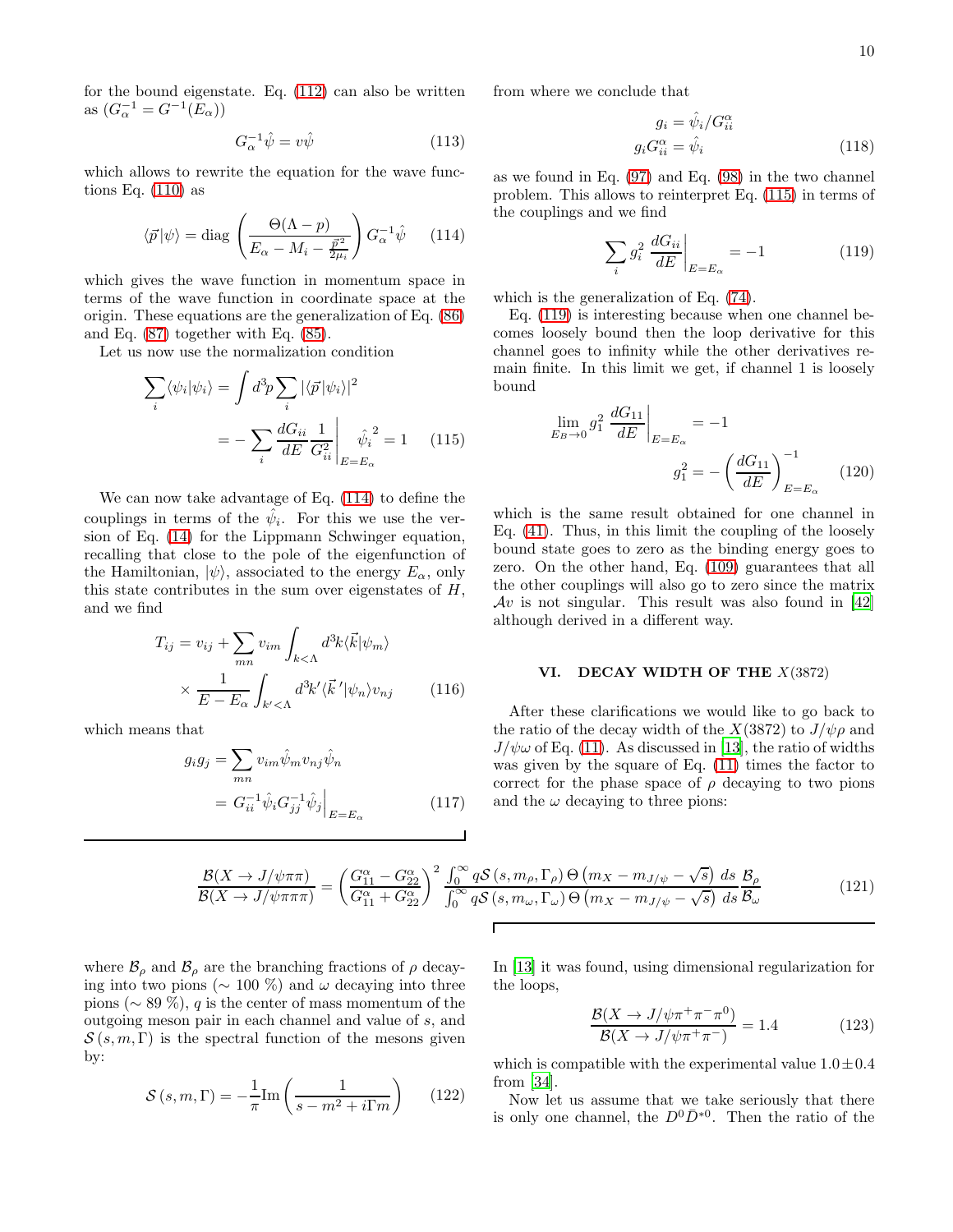widths is

<span id="page-10-2"></span>
$$
R_{\rho/\omega}^{(D^0 \bar{D}^{*0})} = \left(\frac{\hat{\psi}_1 t_{D^0 \bar{D}^{*0} \to J/\psi \rho}}{\hat{\psi}_1 t_{D^0 \bar{D}^{*0} \to J/\psi \omega}}\right)^2 = 1 \qquad (124)
$$

which is about 30 times bigger than the value obtained for this ratio  $(0.032)$  in  $[13]^{8}$  $[13]^{8}$  $[13]^{8}$ . When we take into account the phase space for the decay into  $\rho$  and  $\omega$  and the  $\rho$  and  $\omega$  branching ratios into two and three pions, with the ratio in Eq. [\(124\)](#page-10-2) we find

$$
\frac{\mathcal{B}(X \to J/\psi \pi^+ \pi^- \pi^0)}{\mathcal{B}(X \to J/\psi \pi^+ \pi^-)} = 0.05\tag{126}
$$

which is about a factor 20 times smaller than experiment.

It is thus clear that the charged components of the wave function have played an essential role bringing this branching ratio close to experiment and this stresses that the wave functions at the origin for each channel, and not the probabilities of finding the state in a single channel alone, is what determines the isospin nature of the state in coupled channels. Indeed, the  $X(3872)$  wave function would read

$$
\langle \vec{r} | \psi \rangle = \frac{\psi_1(\vec{r}) + \psi_2(\vec{r})}{\sqrt{2}} \chi_{I=0}
$$

$$
+ \frac{\psi_1(\vec{r}) - \psi_2(\vec{r})}{\sqrt{2}} \chi_{I=1}
$$
(127)

with  $\chi_{I=0,1}$  scalar and vector isospin wave function spinors. In the charge basis used in Section IV, the isospin wave functions are

$$
\chi_{I=0} = \frac{1}{\sqrt{2}} \begin{pmatrix} 1 \\ 1 \end{pmatrix}, \quad \chi_{I=1} = \frac{1}{\sqrt{2}} \begin{pmatrix} 1 \\ -1 \end{pmatrix}. \quad (128)
$$

As mentioned in the introduction, the  $X(3872)$  does not have well defined isospin because the free Hamiltonian (including masses) of the  $D^0\bar{D}^{*0}$  and  $D^+D^{*-}$ system does not commute with isospin. The mixing depends on the relative distance  $\vec{r}$  between the pseudoscalar and vector mesons. Thus with transition operators of zero range, one easily understands that the ratio of branching fractions of Eq. [\(1\)](#page-0-0) is determined by the ratio  $\left[\left(1-\hat{\psi}_2/\hat{\psi}_1\right)/\left(1+\hat{\psi}_2/\hat{\psi}_1\right)\right]^2$ , which in turn gives the ratio of isospin 1 to isospin 0 probabilities at  $\vec{r} = 0$ . As we shall see in the next section (see  $R_{\rho/\omega}$  of Table [I\)](#page-12-0), this ratio is of the order of 2%.

<span id="page-10-1"></span><sup>8</sup> Note that

$$
\left(\frac{G_{11}^{\alpha} - G_{22}^{\alpha}}{G_{11}^{\alpha} + G_{22}^{\alpha}}\right)^2 = \left(\frac{1 - \hat{\psi}_2/\hat{\psi}_1}{1 + \hat{\psi}_2/\hat{\psi}_1}\right)^2\tag{125}
$$

and thanks to Eq. [\(100\)](#page-7-6) the ratio of wave functions at the origin depends little on the ultraviolet cutoff Λ.

### <span id="page-10-0"></span>VII. RESULTS FOR OTHER FORMS OF THE POTENTIAL

One might think that the results obtained are specific of the type of the potential chosen in Eq. [\(60\)](#page-5-6), but the results are actually very general. To show that this is the case, we use other potentials. Let us consider a separable potential where we substitute the sharp cut off by a form factor

$$
\langle \vec{p}' | V | \vec{p} \rangle \equiv v f(\vec{p}) f(\vec{p}') \tag{129}
$$

where v is a  $N \times N$  matrix with N the number of channels. The results of Sect. V follow nearly identically substituting the  $\Theta(\Lambda - p)$  by  $f(\vec{p})$ . Eq. [\(105\)](#page-8-4)-Eq. [\(109\)](#page-8-1) are the same, but  $G$  is now given by

$$
G_{ii} = \int d^3p f^2(\vec{p}) \frac{1}{E - M_i - \frac{\vec{p}^2}{2\mu_i}} \tag{130}
$$

and the wave functions are now given by

<span id="page-10-3"></span>
$$
\langle \vec{p} | \psi_i \rangle = f(\vec{p}) \frac{1}{E_{\alpha} - M_i - \frac{\vec{p}^2}{2\mu_i}} \sum_j v_{ij}
$$

$$
\times \int d^3k f(\vec{k}) \langle \vec{k} | \psi_j \rangle \tag{131}
$$

Eq. [\(111\)](#page-8-5)-Eq. [\(113\)](#page-9-3) follow, but now

<span id="page-10-4"></span>
$$
\hat{\psi}_i = \int d^3k f(\vec{k}) \langle \vec{k} | \psi_i \rangle \tag{132}
$$

which allows to write Eq. [\(131\)](#page-10-3) as

<span id="page-10-5"></span>
$$
\langle \vec{p} | \psi \rangle = \text{diag}\left(\frac{f(\vec{p})}{E_{\alpha} - M_i - \frac{\vec{p}^2}{2\mu_i}}\right) G_{\alpha}^{-1} \hat{\psi} \qquad (133)
$$

and again we find Eq. [\(118\)](#page-9-4)

<span id="page-10-6"></span>
$$
g_i = \hat{\psi}_i / G_{ii}^{\alpha}
$$
  

$$
g_i G_{ii}^{\alpha} = \hat{\psi}_i
$$
 (134)

and Eq. [\(119\)](#page-9-2)-Eq. [\(120\)](#page-9-5) also follow.

Everything is identical as before, but now  $\hat{\psi}$  is not, up to a factor  $(2\pi)^{\frac{3}{2}}$ , the wave function at the origin (it would be if we removed  $f(\vec{p})$  from Eq. [\(132\)](#page-10-4)). To see the meaning of  $\hat{\psi}$  we write  $f(\vec{p})$  in terms of its Fourier Transform

$$
f(\vec{p}) = \frac{1}{(2\pi)^{3/2}} \int d^3x \hat{f}(\vec{x}) e^{i\vec{p}.\vec{x}} \tag{135}
$$

and the wave function of Eq. [\(133\)](#page-10-5) also in terms of its Fourier Transform

$$
\psi_i(\vec{p}) = \frac{1}{(2\pi)^{3/2}} \int d^3x e^{-i\vec{p}.\vec{x}} \psi_i(\vec{x}) \tag{136}
$$

Then upon integrating explicitly over  $\vec{k}$  in Eq. [\(132\)](#page-10-4) we find

$$
\hat{\psi}_i = \int d^3x \, \psi_i(\vec{x}) \hat{f}(\vec{x}) \tag{137}
$$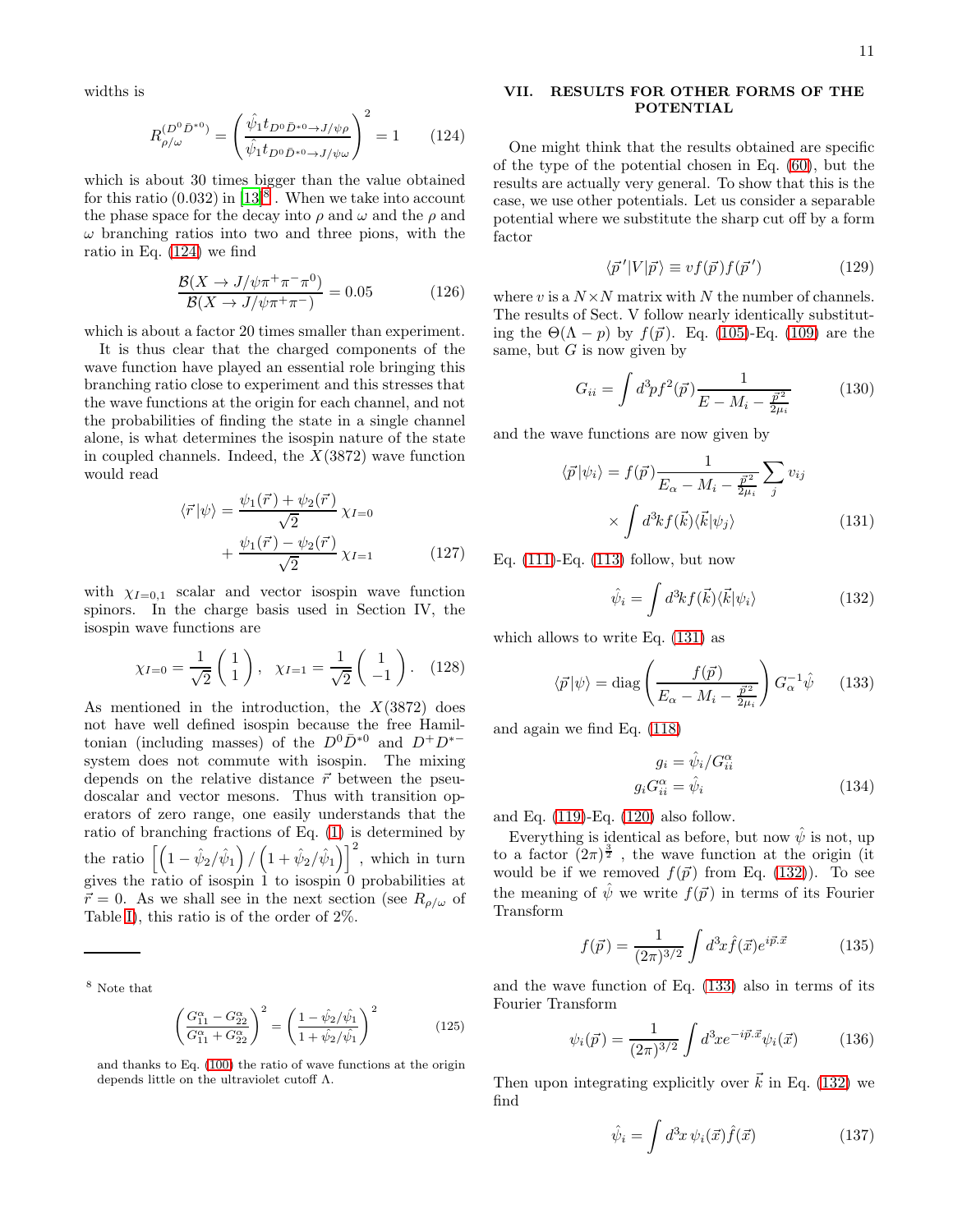We performed explicit calculations using a gaussian form for  $f(\vec{p})$ 

$$
f(\vec{p}) = e^{-\frac{1}{2}\vec{p}^2/\Lambda^2}
$$
  

$$
\hat{f}(\vec{x}) = \Lambda^3 e^{-\frac{1}{2}\vec{x}^2\Lambda^2}
$$
 (138)

and a Lorentz form

$$
f(\vec{p}) = \frac{\Lambda^2}{\Lambda^2 + \vec{p}^2}
$$

$$
\hat{f}(\vec{x}) = \sqrt{\frac{\pi}{2}} \Lambda^2 \frac{e^{-|\vec{x}|\Lambda}}{|\vec{x}|}
$$
(139)

We can see that  $\hat{f}(\vec{x})$  has a range of  $1/\Lambda \sim 0.2 - 0.3$ fm, a range much smaller than the extension of the wave function. Thus  $\hat{\psi}_i$  gives the average of the wave function in the vicinity of the origin, while in the case of the sharp cut off one finds exactly the wave function at the origin.

One sees again that this average value of the wave function at the origin is what governs the decay process of the resonance. Indeed, if we go to Eq. [\(103\)](#page-8-6) to get the amplitudes for the decay mechanism of Fig. [1](#page-1-5) we would find:

<span id="page-11-0"></span>
$$
\mathcal{M} = \int d^3p \langle \vec{p} | \psi_1 \rangle f(\vec{p}) t_{D^0 \bar{D}^{*0} \to J/\psi \rho(\omega)} + \int d^3p \langle \vec{p} | \psi_2 \rangle f(\vec{p}) t_{D^+ D^{*-} \to J/\psi \rho(\omega)} \qquad (140)
$$

where we have taken for the  $D\bar{D}^* \to J/\psi \rho(\omega)$  transition amplitude, for consistency,  $f(\vec{p})t_{D\bar{D}^*\to J/\psi\rho(\omega)}$  with t a constant. Eq. [\(140\)](#page-11-0) reads

$$
\mathcal{M} = g_1 G_{11}^{\alpha} t_{D^0 \bar{D}^{*0} \to J/\psi \rho(\omega)} + g_2 G_{22}^{\alpha} t_{D^+ D^{*-} \to J/\psi \rho(\omega)}
$$
(141)

as we obtained before, and according to Eq. [\(134\)](#page-10-6) now  $g_i G_{ii} = \hat{\psi}_i.$ 

It is interesting to compare the results with the form factor with those we had before. We proceed as follows, we take the same strength for the potential as before and determine  $\Lambda$  to get the neutral channel bound  $D^0\bar{D}^{*0}$  at the same energy. [I](#page-12-0)n Table I we show the values of  $q$ ,  $\psi$  and  $\Lambda$  for the three approaches: the sharp cut off, a gaussian form factor and a lorentzian form factor. We see that the differences for g and  $\hat{\psi}_i$ , the relevant magnitudes in the  $X(3872)$  decay, are small. Note that the value of the  $R_{\rho/\omega}$  of [\[13](#page-13-8)] was obtained using dimensional regularization and zero binding energy for the  $D^0\bar{D}^{*0}$ channel. If the calculation is made in the same scheme but with  $E_B=0.1$  MeV one obtains  $R_{\rho/\omega}=0.025$ , which differs from the values on Table [I.](#page-12-0) The bulk of this difference can be attributed to differences between using hard cut off in momentum space or dimensional regularization. Indeed, using the relativistic treatment of [\[13\]](#page-13-8), but using a hard cut off, provides a value for  $R_{\rho/\omega}$ =0.020 at  $E_B = 0.1$  MeV.

We also plot in Fig. [4](#page-12-1) the wave functions obtained with the three approaches and, as we see, they hardly differ above 0.5−0.6 fm. The differences at the origin cancel in  $\hat{\psi}_i$ , where a smearing around the origin is involved, and particularly in the ratios  $\hat{\psi}_1/\hat{\psi}_2$ .

The robustness of the results against changes in the form factor suggests that a large cut-off approximation should work fairly well. Indeed, in this limit all cutoff procedures merge into a single one, and taking into account that  $G_{ii}(E_{\alpha}) - G_{ii}(M_i)$  is finite we get

<span id="page-11-1"></span>
$$
G_{ii}(E_{\alpha}) = -8\pi\mu_i \left[ \int_0^{\infty} dp [f(\vec{p})]^2 - \frac{\pi}{2} \gamma_i + \mathcal{O}(\Lambda^{-1}) \right]
$$
(142)

which shows that what matters is the integrated strength of  $[f(\vec{p})]^2$  and corresponds to using a common subtraction constant with a different cut-off interpretation,

$$
\int_0^\infty dp[f(\vec{p})]^2 = \Lambda_{\text{Sharp}} = \frac{\sqrt{\pi}}{2} \Lambda_{\text{Gauss}} = \frac{\pi}{4} \Lambda_{\text{Lorentz}} \tag{143}
$$

This identification provides a simple rule relating the different cut-offs  $\Lambda_{\text{Sharp}}$ ,  $\Lambda_{\text{Gauss}}$  and  $\Lambda_{\text{Lorentz}}$  which works very well as can be checked from Table [I.](#page-12-0) Keeping the leading terms in Eq. [\(142\)](#page-11-1) and taking  $\mu_1 = \mu_2 = \bar{\mu}$  we obtain the following remarkably simple analytical results by using the bound state condition, Eq. [\(84\)](#page-6-9),

$$
\int_0^\infty dp[f(\vec{p})]^2 = \frac{\pi}{4}(\gamma_1 + \gamma_2) + \frac{2\pi^2 f_D^2}{\bar{\mu}} \qquad (144)
$$

$$
R_{\rho/\omega} = \frac{(\gamma_1 - \gamma_2)^2 \bar{\mu}^2}{64 f_D^4 \pi^2} \tag{145}
$$

which yields

$$
\int_0^\infty dp [f(\vec{p})]^2 = 665 \text{MeV}, \quad R_{\rho/\omega} = 0.025 \quad (146)
$$

Next we want to connect the present results with those obtained in [\[12,](#page-13-5) [13\]](#page-13-8) in the relativistic approach. Actually, by matching the relativistic one-loop integral calculated within dimensional regularization with scale  $\nu$  (called  $\mu$ ) in [\[12\]](#page-13-5)) with the non-relativistic propagator in the heavy meson limit  $m_D, m_{D^*} \gg \gamma_1, \gamma_2$  (see Eqs. [\(20\)](#page-3-6), [\(21\)](#page-3-5) and  $(142)$ , we get<sup>[9](#page-11-2)</sup>

$$
\int_0^\infty dp[f(\vec{p})]^2 = -\frac{1}{4} \Big[ (m_D + m_{D^*})\alpha_H
$$
  
+  $m_D \log(\frac{m_D^2}{\nu^2}) + m_{D^*} \log(\frac{m_{D^*}^2}{\nu^2}) \Big] 147$ 

where  $\alpha_H$  is a dimensionless subtraction constant which depends on the scale  $\nu$ . For  $\nu = 1.5$  GeV the subtraction

<span id="page-11-2"></span><sup>&</sup>lt;sup>9</sup> We are using averaged values of masses for  $D$  and  $D^*$  in this formula. This is appropriate since no differences of masses appear in the formula. This allows the matching between relativistic and non-relativistic expressions.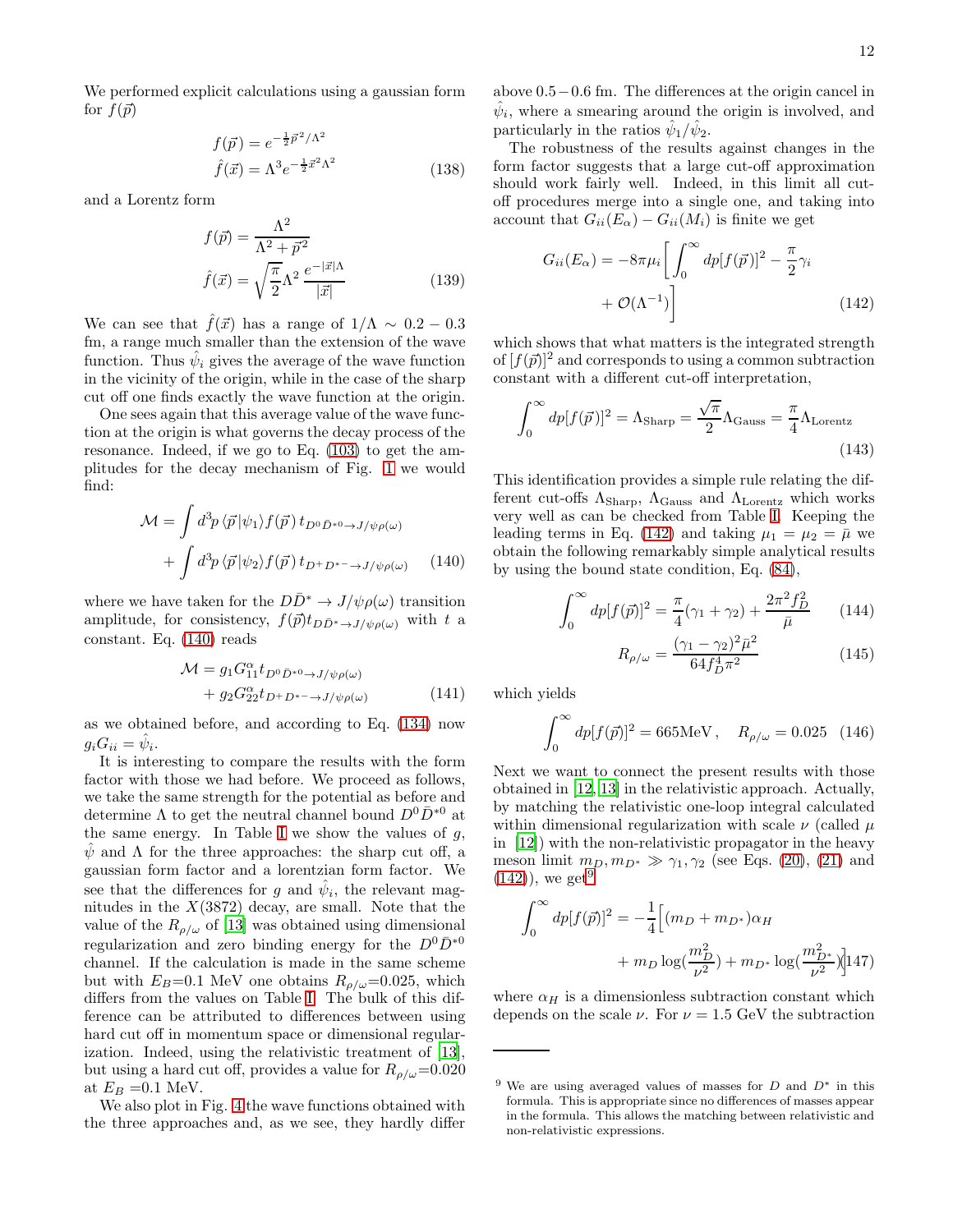|                      |     |      | Form $\begin{bmatrix} \Lambda \\ \text{Factor} \end{bmatrix} \begin{bmatrix} g^{\text{FT}} \\ \text{[MeV]} \end{bmatrix} \psi_1(\vec{0}) / \psi_2(\vec{0}) \begin{bmatrix} \hat{\psi}_1 / \hat{\psi}_2 \\ \hat{\psi}_1 \end{bmatrix} \hat{\psi}_1 \begin{bmatrix} \hat{\psi}_2 \\ \hat{\psi}_2 \end{bmatrix} R_{\rho/\omega}$ |                            |  |  |
|----------------------|-----|------|-------------------------------------------------------------------------------------------------------------------------------------------------------------------------------------------------------------------------------------------------------------------------------------------------------------------------------|----------------------------|--|--|
| $Sharp \t653 \t3202$ |     |      | 1.31                                                                                                                                                                                                                                                                                                                          | $1.31$ $3.29$ $2.50$ 0.018 |  |  |
| Gauss                | 731 | 3238 | 1.20                                                                                                                                                                                                                                                                                                                          | $1.29$ 3.30 $2.56$ 0.016   |  |  |
| Lorentz $834$ 3254   |     |      | 1.17                                                                                                                                                                                                                                                                                                                          | $1.28$ 3.31 $2.58$ 0.015   |  |  |

<span id="page-12-0"></span>TABLE I. Comparative results for different potentials for a  $D^0 \bar{D}^{*0}$  binding energy of 0.1 MeV.



<span id="page-12-1"></span>FIG. 4. Wave functions for different form factors in the potential.

constant used in Ref. [\[13\]](#page-13-8) was  $\alpha_H = -1.185$  yielding  $\int_0^\infty dp [f(\vec{p})]^2 = 651 \text{ MeV}$  in fairly good agreement with Table [I](#page-12-0)  $(\Lambda_{\rm Sharp})$ . Neglecting the finite cut-off corrections as in Eq. [\(142\)](#page-11-1) one obtains now  $R_{\rho/\omega} = 0.026$ .

#### VIII. CONCLUSIONS

With a view to the structure of the  $X(3872)$  as a possible coupled channel bound state of mostly the  $D^0\bar{D}^{*0}$ and  $D^+D^{*-}$  and other minor channels, we have studied the meaning of the couplings, which one determines from the residues of the scattering matrix at the poles, in terms of wave functions for the different channels. We have done the study in one channel, then in two channels suited to the  $X(3872)$  resonance and then we have generalized the results to many channels. Interesting relationships are obtained which shed light on the field theoretical approaches to reactions from the perspective of wave functions. Essentially we find that the couplings are proportional to the value of the wave function at the origin in coordinate space or the averaged value within the range of the interaction. They are not sensitive to the wave function at long distances which is governed by the binding energy, and we also find that this averaged value of the wave function at the origin,  $\psi = qG$ , is the only information that is needed when dealing with short range processes, like those provided in terms of contact Lagrangians in field theory. We also found that the values  $\hat{\psi}_i$  were very stable against assumed shapes of the potential once the binding energy is fixed fulfilling the quantization condition  $det(1 - VG) = 0$ .

We also find that, when one channel becomes loosely bound, the couplings to all coupled channels go to zero. Even if in terms of probabilities the loosely bound channel, whose wave function extends up to infinity, has the largest probability, what matters in the reactions is the averaged values of the wave functions at the origin that determine the dynamics of the processes and the underlying symmetries like isospin. The isospin violation in particular is tied to the ratio of wave functions around the origin  $\hat{\psi}_1 / \hat{\psi}_2$  (for short range processes), which goes to a finite limit when the binding of the  $\psi_1$  component goes to zero.

When coming to the  $X(3872)$  case, which can correspond to the  $D^0\bar{D}^{*0}$  channel very loosely bound and the  $D^+D^{*-}$  bound by about 8 MeV, we find that the wave functions at the origin for the two channels are similar, suggesting that one has a state with  $I = 0$ , with small isospin breaking, even if the probability to find the  $D^0\bar{D}^{*0}$  component in the full space is much larger than for the  $D^+D^{*-}$  component. A precise measure of the isospin admixture is given by the ratio  $\hat{\psi}_1/\hat{\psi}_2$ , which is very stable and has a value around 1.3, the value of 1 corresponding to a pure  $I = 0$  state where the decay  $X \to J/\psi \rho$  would be forbidden.

The consideration of the charged  $D^+D^{*-}$  component to describe physical processes is so important that if it is neglected one finds a ratio of  $\frac{\mathcal{B}(X \to J/\psi \pi^+ \pi^-)}{\mathcal{B}(X \to J/\psi \pi^+ \pi^- \pi^0)}$  $\frac{\mathcal{B}(X \to J/\psi \pi^+ \pi^-)}{\mathcal{B}(X \to J/\psi \pi^+ \pi^- \pi^0)}$  twenty times bigger than experiment.

The work done has also an academical component. Some useful expressions, as well as exact analytical solutions for the wave functions in coupled channels have been given. The work also shows a different perspective on the on-shell approach to the scattering matrix based on the N/D method used in all modern works of chiral dynamics in coupled channels, by means of which the coupled Bethe Salpeter integral equations become algebraic ones. The suitable choice of the potential in momentum space that we made gives rise to the same equations as in the field theoretical on-shell approach. The analytical expressions found can be very useful to give alternative